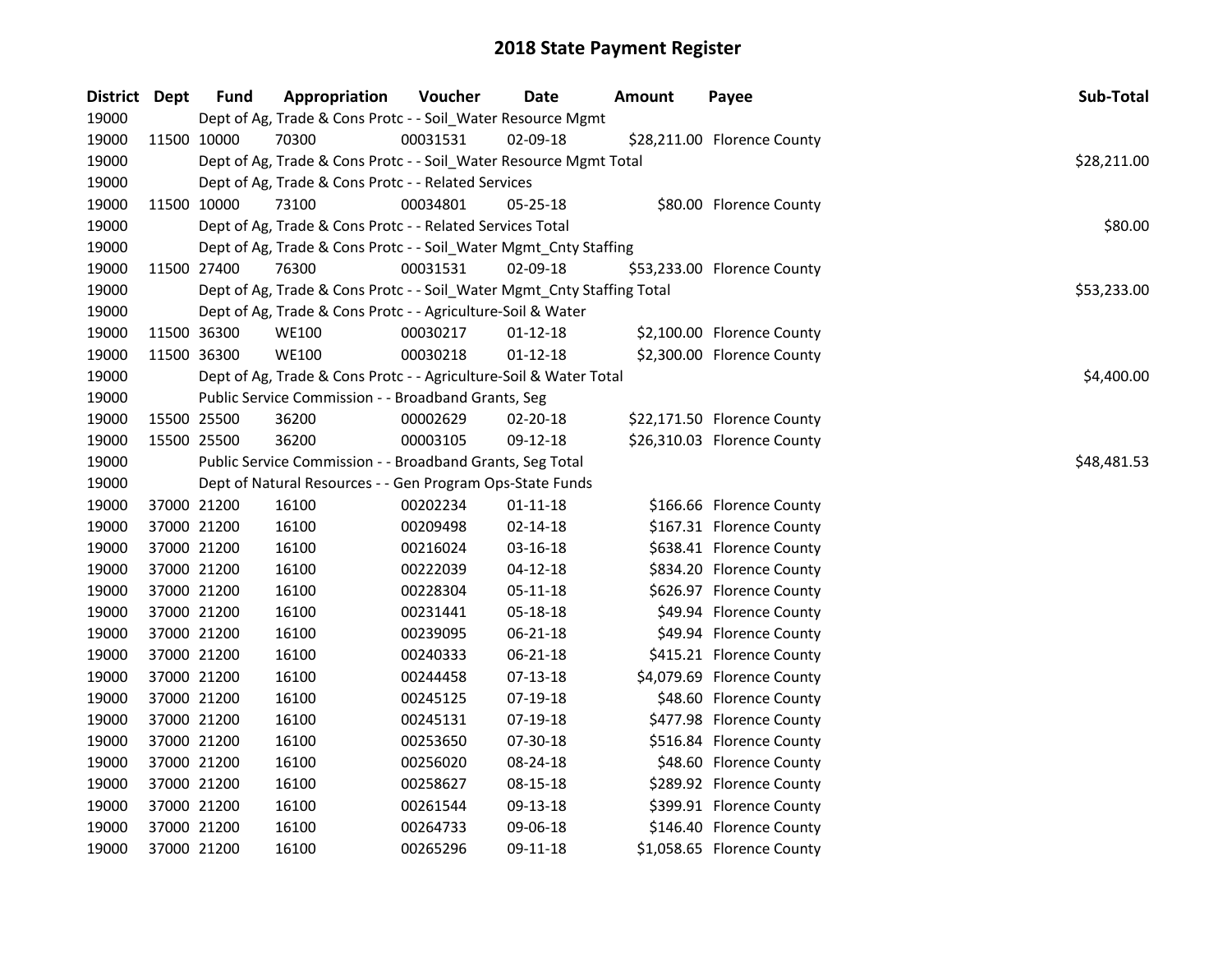| District Dept |             | <b>Fund</b> | Appropriation                                                      | Voucher  | Date           | <b>Amount</b> | Payee                       | Sub-Total   |
|---------------|-------------|-------------|--------------------------------------------------------------------|----------|----------------|---------------|-----------------------------|-------------|
| 19000         |             | 37000 21200 | 16100                                                              | 00267657 | $10 - 11 - 18$ |               | \$492.93 Florence County    |             |
| 19000         |             | 37000 21200 | 16100                                                              | 00271029 | 10-18-18       |               | \$48.60 Florence County     |             |
| 19000         |             | 37000 21200 | 16100                                                              | 00274287 | 11-09-18       |               | \$430.28 Florence County    |             |
| 19000         |             | 37000 21200 | 16100                                                              | 00280905 | 12-14-18       |               | \$48.60 Florence County     |             |
| 19000         |             | 37000 21200 | 16100                                                              | 00280915 | 12-14-18       |               | \$509.46 Florence County    |             |
| 19000         |             | 37000 21200 | 16100                                                              | 00287805 | 12-27-18       |               | \$71.84 Florence County     |             |
| 19000         |             |             | Dept of Natural Resources - - Gen Program Ops-State Funds Total    |          |                |               |                             | \$11,616.94 |
| 19000         |             |             | Dept of Natural Resources - - Er--Vol Pay, Sale, Lease & Fee       |          |                |               |                             |             |
| 19000         |             | 37000 21200 | 16300                                                              | 00244650 | 07-13-18       |               | \$1,760.14 Florence County  |             |
| 19000         |             | 37000 21200 | 16300                                                              | 00249498 | 07-27-18       |               | \$1,438.92 Florence County  |             |
| 19000         | 37000 21200 |             | 16300                                                              | 00265296 | 09-11-18       |               | \$264.66 Florence County    |             |
| 19000         |             | 37000 21200 | 16300                                                              | 00287805 | 12-27-18       |               | \$17.96 Florence County     |             |
| 19000         |             |             | Dept of Natural Resources - - Er--Vol Pay, Sale, Lease & Fee Total |          |                |               |                             | \$3,481.68  |
| 19000         |             |             | Dept of Natural Resources - - Gen Program Ops-State Funds-Fr       |          |                |               |                             |             |
| 19000         |             | 37000 21200 | 16600                                                              | 00202234 | $01 - 11 - 18$ |               | \$647.36 Florence County    |             |
| 19000         |             | 37000 21200 | 16600                                                              | 00209498 | $02 - 14 - 18$ |               | \$765.57 Florence County    |             |
| 19000         |             |             | Dept of Natural Resources - - Gen Program Ops-State Funds-Fr Total |          |                |               |                             | \$1,412.93  |
| 19000         |             |             | Dept of Natural Resources - - Gen Program Ops-Fed Funds            |          |                |               |                             |             |
| 19000         |             | 37000 21200 | 18100                                                              | 00282471 | 12-14-18       |               | \$11,521.00 Florence County |             |
| 19000         |             |             | Dept of Natural Resources - - Gen Program Ops-Fed Funds Total      |          |                |               |                             | \$11,521.00 |
| 19000         |             |             | Dept of Natural Resources - - General Program Operations --        |          |                |               |                             |             |
| 19000         |             | 37000 21200 | 25400                                                              | 00216024 | 03-16-18       |               | \$1,021.92 Florence County  |             |
| 19000         | 37000 21200 |             | 25400                                                              | 00218715 | 03-07-18       |               | \$330.00 Florence County    |             |
| 19000         |             | 37000 21200 | 25400                                                              | 00222039 | 04-12-18       |               | \$896.16 Florence County    |             |
| 19000         |             | 37000 21200 | 25400                                                              | 00228304 | 05-11-18       |               | \$818.48 Florence County    |             |
| 19000         |             | 37000 21200 | 25400                                                              | 00228522 | 05-04-18       |               | \$600.00 Florence County    |             |
| 19000         |             | 37000 21200 | 25400                                                              | 00231441 | 05-18-18       |               | \$99.88 Florence County     |             |
| 19000         |             | 37000 21200 | 25400                                                              | 00233313 | 05-23-18       |               | \$22,200.00 Florence County |             |
| 19000         |             | 37000 21200 | 25400                                                              | 00239095 | 06-21-18       |               | \$99.17 Florence County     |             |
| 19000         |             | 37000 21200 | 25400                                                              | 00240333 | 06-21-18       |               | \$777.40 Florence County    |             |
| 19000         |             | 37000 21200 | 25400                                                              | 00245125 | 07-19-18       |               | \$97.22 Florence County     |             |
| 19000         |             | 37000 21200 | 25400                                                              | 00245131 | 07-19-18       |               | \$738.33 Florence County    |             |
| 19000         |             | 37000 21200 | 25400                                                              | 00249882 | $07 - 11 - 18$ |               | \$330.00 Florence County    |             |
| 19000         |             | 37000 21200 | 25400                                                              | 00252024 | 07-20-18       |               | \$825.00 Florence County    |             |
| 19000         |             | 37000 21200 | 25400                                                              | 00253650 | 07-30-18       |               | \$780.64 Florence County    |             |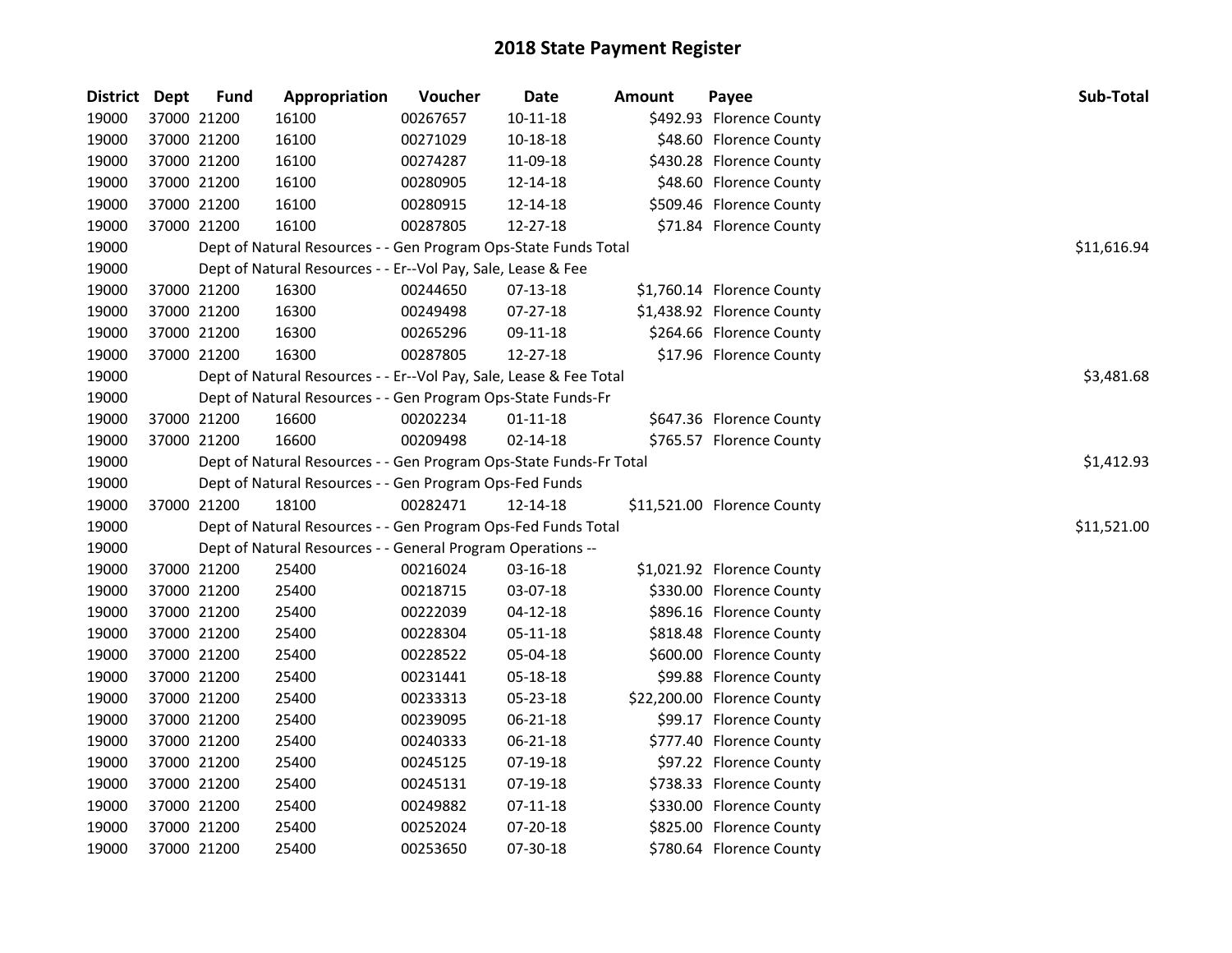| <b>District Dept</b> |             | <b>Fund</b> | Appropriation                                                     | Voucher  | Date           | <b>Amount</b> | Payee                      | Sub-Total   |
|----------------------|-------------|-------------|-------------------------------------------------------------------|----------|----------------|---------------|----------------------------|-------------|
| 19000                | 37000 21200 |             | 25400                                                             | 00256020 | 08-24-18       |               | \$97.23 Florence County    |             |
| 19000                | 37000 21200 |             | 25400                                                             | 00261544 | 09-13-18       |               | \$647.74 Florence County   |             |
| 19000                | 37000 21200 |             | 25400                                                             | 00261846 | 08-27-18       |               | \$80.00 Florence County    |             |
| 19000                | 37000 21200 |             | 25400                                                             | 00265296 | 09-11-18       |               | \$1,058.67 Florence County |             |
| 19000                | 37000 21200 |             | 25400                                                             | 00267657 | $10 - 11 - 18$ |               | \$580.90 Florence County   |             |
| 19000                | 37000 21200 |             | 25400                                                             | 00271029 | 10-18-18       |               | \$106.00 Florence County   |             |
| 19000                | 37000 21200 |             | 25400                                                             | 00274287 | 11-09-18       |               | \$312.39 Florence County   |             |
| 19000                | 37000 21200 |             | 25400                                                             | 00280905 | 12-14-18       |               | \$106.98 Florence County   |             |
| 19000                | 37000 21200 |             | 25400                                                             | 00280915 | 12-14-18       |               | \$640.81 Florence County   |             |
| 19000                | 37000 21200 |             | 25400                                                             | 00282661 | 11-30-18       |               | \$240.00 Florence County   |             |
| 19000                | 37000 21200 |             | 25400                                                             | 00286481 | 12-27-18       |               | \$690.00 Florence County   |             |
| 19000                | 37000 21200 |             | 25400                                                             | 00287805 | 12-27-18       |               | \$71.85 Florence County    |             |
| 19000                |             |             | Dept of Natural Resources - - General Program Operations -- Total |          |                |               |                            | \$34,246.77 |
| 19000                |             |             | Dept of Natural Resources - - Gpo--State Funds                    |          |                |               |                            |             |
| 19000                | 37000 21200 |             | 36100                                                             | 00202234 | $01 - 11 - 18$ |               | \$92.75 Florence County    |             |
| 19000                | 37000 21200 |             | 36100                                                             | 00209498 | $02 - 14 - 18$ |               | \$93.42 Florence County    |             |
| 19000                | 37000 21200 |             | 36100                                                             | 00216024 | 03-16-18       |               | \$140.36 Florence County   |             |
| 19000                | 37000 21200 |             | 36100                                                             | 00222039 | $04 - 12 - 18$ |               | \$177.18 Florence County   |             |
| 19000                | 37000 21200 |             | 36100                                                             | 00228304 | 05-11-18       |               | \$137.44 Florence County   |             |
| 19000                | 37000 21200 |             | 36100                                                             | 00231441 | 05-18-18       |               | \$24.97 Florence County    |             |
| 19000                | 37000 21200 |             | 36100                                                             | 00239095 | 06-21-18       |               | \$24.97 Florence County    |             |
| 19000                | 37000 21200 |             | 36100                                                             | 00240333 | 06-21-18       |               | \$96.97 Florence County    |             |
| 19000                | 37000 21200 |             | 36100                                                             | 00245125 | 07-19-18       |               | \$24.30 Florence County    |             |
| 19000                | 37000 21200 |             | 36100                                                             | 00245131 | 07-19-18       |               | \$108.77 Florence County   |             |
| 19000                | 37000 21200 |             | 36100                                                             | 00253650 | 07-30-18       |               | \$116.33 Florence County   |             |
| 19000                | 37000 21200 |             | 36100                                                             | 00256020 | 08-24-18       |               | \$24.30 Florence County    |             |
| 19000                | 37000 21200 |             | 36100                                                             | 00261544 | 09-13-18       |               | \$93.58 Florence County    |             |
| 19000                | 37000 21200 |             | 36100                                                             | 00264733 | 09-06-18       |               | \$24.30 Florence County    |             |
| 19000                | 37000 21200 |             | 36100                                                             | 00265296 | 09-11-18       |               | \$264.66 Florence County   |             |
| 19000                | 37000 21200 |             | 36100                                                             | 00267657 | $10 - 11 - 18$ |               | \$111.04 Florence County   |             |
| 19000                | 37000 21200 |             | 36100                                                             | 00271029 | 10-18-18       |               | \$24.30 Florence County    |             |
| 19000                | 37000 21200 |             | 36100                                                             | 00274287 | 11-09-18       |               | \$98.13 Florence County    |             |
| 19000                | 37000 21200 |             | 36100                                                             | 00280905 | 12-14-18       |               | \$24.30 Florence County    |             |
| 19000                | 37000 21200 |             | 36100                                                             | 00280915 | 12-14-18       |               | \$114.41 Florence County   |             |
| 19000                | 37000 21200 |             | 36100                                                             | 00287805 | 12-27-18       |               | \$17.96 Florence County    |             |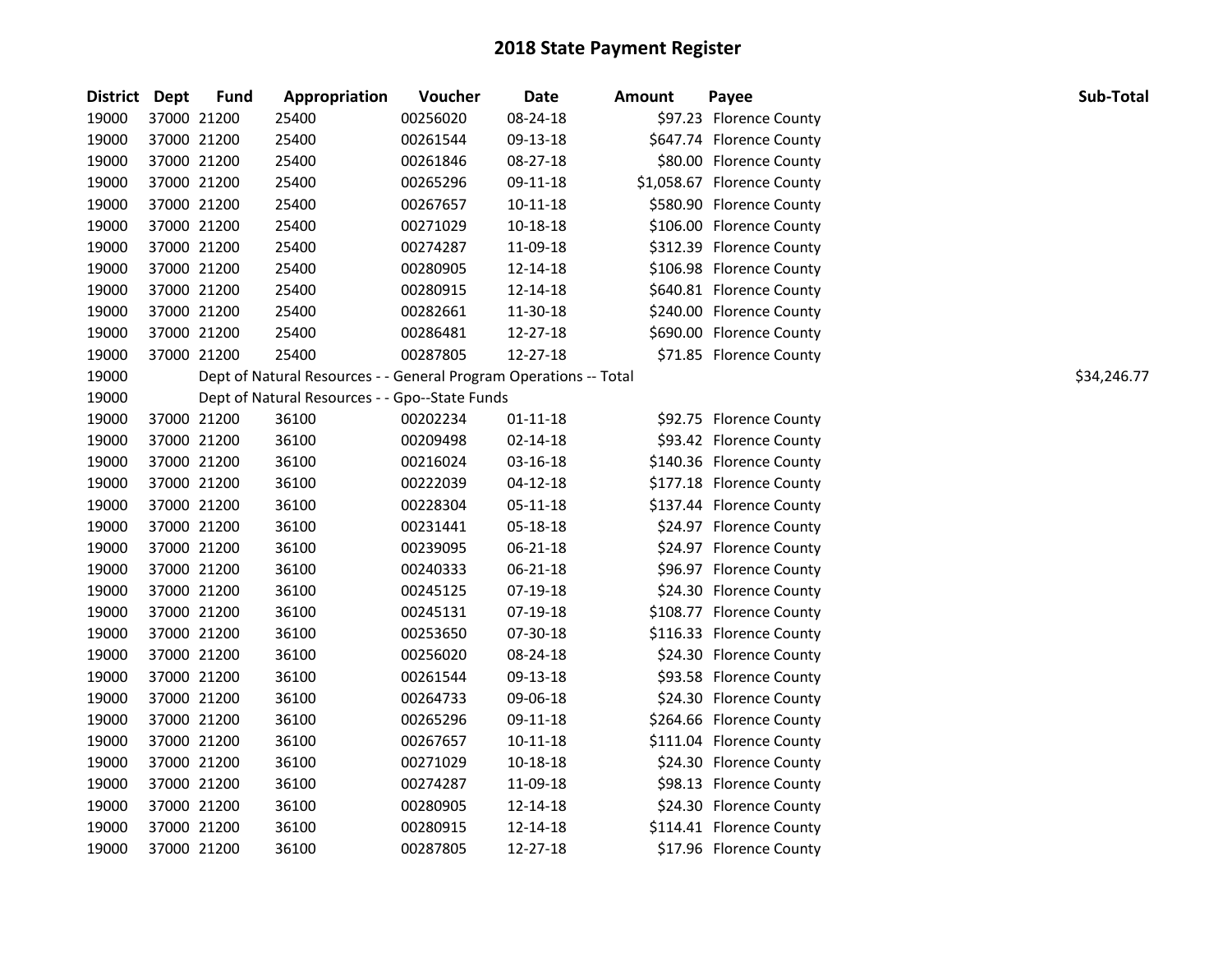| District Dept | Fund                                                 | Appropriation                                                      | Voucher  | Date           | Amount | Payee                       | Sub-Total   |  |  |
|---------------|------------------------------------------------------|--------------------------------------------------------------------|----------|----------------|--------|-----------------------------|-------------|--|--|
| 19000         | Dept of Natural Resources - - Gpo--State Funds Total |                                                                    |          |                |        |                             |             |  |  |
| 19000         |                                                      | Dept of Natural Resources - - Gpo-State Funds                      |          |                |        |                             |             |  |  |
| 19000         | 37000 21200                                          | 45900                                                              | 00202234 | 01-11-18       |        | \$228.90 Florence County    |             |  |  |
| 19000         | 37000 21200                                          | 45900                                                              | 00209498 | $02 - 14 - 18$ |        | \$229.53 Florence County    |             |  |  |
| 19000         |                                                      | Dept of Natural Resources - - Gpo-State Funds Total                |          |                |        |                             | \$458.43    |  |  |
| 19000         |                                                      | Dept of Natural Resources - - Ra- Utv Prj Aids, Gas Tax Pymt       |          |                |        |                             |             |  |  |
| 19000         | 37000 21200                                          | 54800                                                              | 00284812 | 12-13-18       |        | \$1,808.25 Florence County  |             |  |  |
| 19000         |                                                      | Dept of Natural Resources - - Ra- Utv Prj Aids, Gas Tax Pymt Total |          |                |        |                             | \$1,808.25  |  |  |
| 19000         |                                                      | Dept of Natural Resources - - Enf A - Atv & Utv Enforcement        |          |                |        |                             |             |  |  |
| 19000         | 37000 21200                                          | 55100                                                              | 00268008 | 09-27-18       |        | \$4,526.54 Florence County  |             |  |  |
| 19000         |                                                      | Dept of Natural Resources - - Enf A - Atv & Utv Enforcement Total  |          |                |        |                             | \$4,526.54  |  |  |
| 19000         |                                                      | Dept of Natural Resources - - Wildlife Damage Claims & Abat        |          |                |        |                             |             |  |  |
| 19000         | 37000 21200                                          | 55300                                                              | 00222588 | 10-29-18       |        | \$15,631.64 Florence County |             |  |  |
| 19000         |                                                      | Dept of Natural Resources - - Wildlife Damage Claims & Abat Total  |          |                |        |                             | \$15,631.64 |  |  |
| 19000         |                                                      | Dept of Natural Resources - - Resaids - County Cons Aids           |          |                |        |                             |             |  |  |
| 19000         | 37000 21200                                          | 56300                                                              | 00258411 | 08-08-18       |        | \$1,916.00 Florence County  |             |  |  |
| 19000         |                                                      | Dept of Natural Resources - - Resaids - County Cons Aids Total     |          |                |        |                             | \$1,916.00  |  |  |
| 19000         |                                                      | Dept of Natural Resources - - Ra- Fish, WI & Forestry              |          |                |        |                             |             |  |  |
| 19000         | 37000 21200                                          | 56400                                                              | 00228517 | 04-19-18       |        | \$1,705.90 Florence County  |             |  |  |
| 19000         |                                                      | Dept of Natural Resources - - Ra- Fish, WI & Forestry Total        |          |                |        |                             | \$1,705.90  |  |  |
| 19000         |                                                      | Dept of Natural Resources - - Resaids - Forest Croplnd & Mfl       |          |                |        |                             |             |  |  |
| 19000         | 37000 21200                                          | 56600                                                              | 00267463 | 09-17-18       |        | \$31,972.38 Florence County |             |  |  |
| 19000         |                                                      | Dept of Natural Resources - - Resaids - Forest CropInd & Mfl Total |          |                |        |                             | \$31,972.38 |  |  |
| 19000         |                                                      | Dept of Natural Resources - - Resaids - Cnty Forst & Admin         |          |                |        |                             |             |  |  |
| 19000         | 37000 21200                                          | 57200                                                              | 00216327 | $02 - 26 - 18$ |        | \$46,403.00 Florence County |             |  |  |
| 19000         |                                                      | Dept of Natural Resources - - Resaids - Cnty Forst & Admin Total   |          |                |        |                             | \$46,403.00 |  |  |
| 19000         |                                                      | Dept of Natural Resources - - Ra- Cnty Snow Trail & Area Aid       |          |                |        |                             |             |  |  |
| 19000         | 37000 21200                                          | 57400                                                              | 00284814 | 12-13-18       |        | \$7,294.50 Florence County  |             |  |  |
| 19000         | 37000 21200                                          | 57400                                                              | 00284815 | 12-13-18       |        | \$1,808.25 Florence County  |             |  |  |
| 19000         | 37000 21200                                          | 57400                                                              | 00284871 | 12-13-18       |        | \$3,561.00 Florence County  |             |  |  |
| 19000         |                                                      | Dept of Natural Resources - - Ra- Cnty Snow Trail & Area Aid Total |          |                |        |                             | \$12,663.75 |  |  |
| 19000         |                                                      | Dept of Natural Resources - - Ra- Snowmobile Trail Areas           |          |                |        |                             |             |  |  |
| 19000         | 37000 21200                                          | 57500                                                              | 00208144 | $01 - 22 - 18$ |        | \$4,534.10 Florence County  |             |  |  |
| 19000         | 37000 21200                                          | 57500                                                              | 00261428 | 08-24-18       |        | \$22,680.00 Florence County |             |  |  |
| 19000         | 37000 21200                                          | 57500                                                              | 00268869 | 09-26-18       |        | \$6,667.65 Florence County  |             |  |  |
|               |                                                      |                                                                    |          |                |        |                             |             |  |  |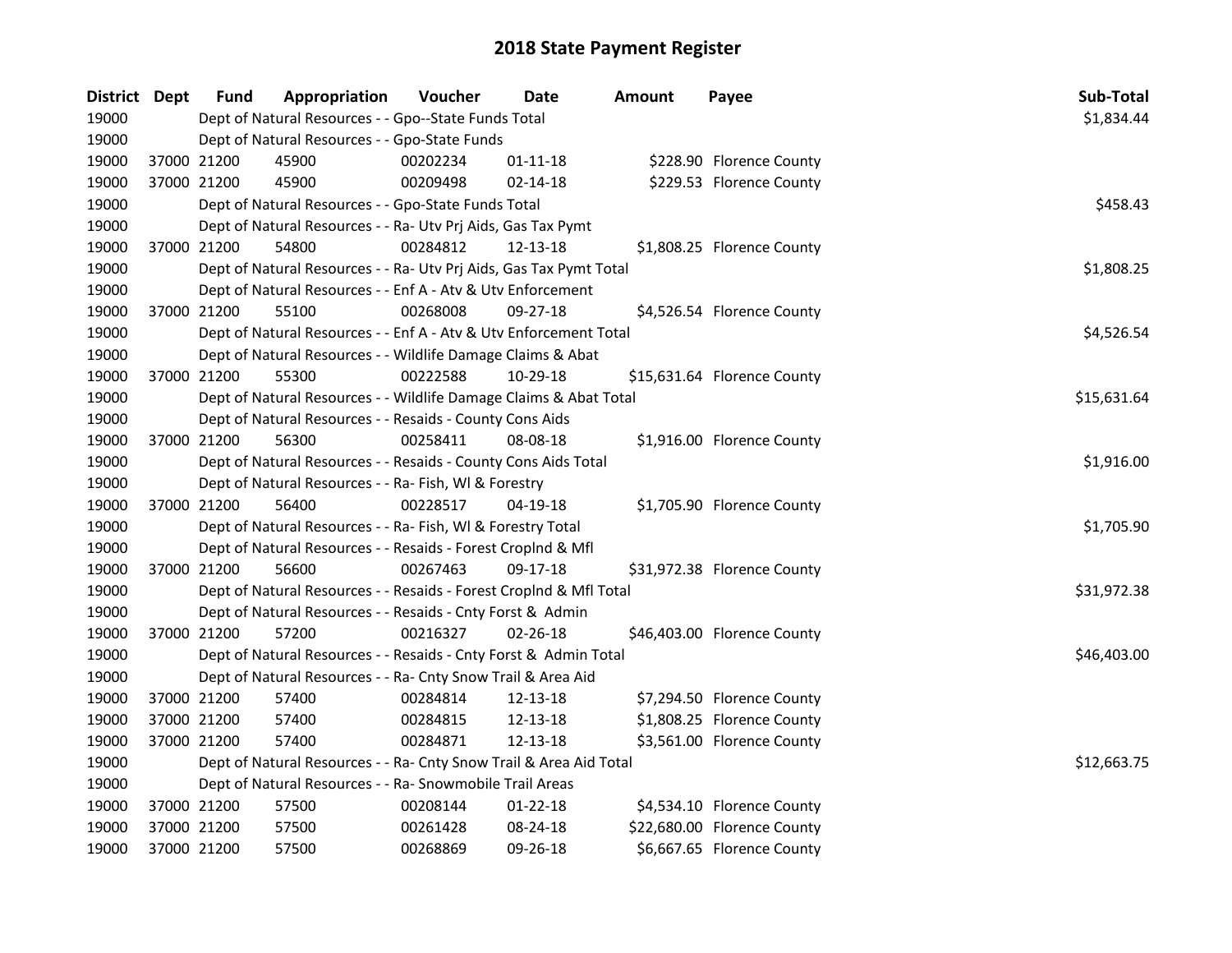| District Dept |             | <b>Fund</b> | Appropriation                                                      | Voucher     | Date           | Amount | Payee                       | Sub-Total   |
|---------------|-------------|-------------|--------------------------------------------------------------------|-------------|----------------|--------|-----------------------------|-------------|
| 19000         |             | 37000 21200 | 57500                                                              | 00271260    | $10 - 11 - 18$ |        | \$22,680.00 Florence County |             |
| 19000         |             |             | Dept of Natural Resources - - Ra- Snowmobile Trail Areas Total     |             |                |        |                             | \$56,561.75 |
| 19000         |             |             | Dept of Natural Resources - - Ra- Atv Prj Aids, Gas Tax Pymt       |             |                |        |                             |             |
| 19000         | 37000 21200 |             | 57600                                                              | 00261417    | 08-24-18       |        | \$4,080.00 Florence County  |             |
| 19000         | 37000 21200 |             | 57600                                                              | 00267497    | 09-18-18       |        | \$12,609.37 Florence County |             |
| 19000         | 37000 21200 |             | 57600                                                              | 00267503    | 09-18-18       |        | \$4,610.60 Florence County  |             |
| 19000         | 37000 21200 |             | 57600                                                              | 00271254    | $10 - 11 - 18$ |        | \$4,637.61 Florence County  |             |
| 19000         | 37000 21200 |             | 57600                                                              | 00271256    | $10 - 11 - 18$ |        | \$4,080.00 Florence County  |             |
| 19000         | 37000 21200 |             | 57600                                                              | 00271257    | 10-11-18       |        | \$21,945.00 Florence County |             |
| 19000         | 37000 21200 |             | 57600                                                              | 00277042    | 11-05-18       |        | \$481.16 Florence County    |             |
| 19000         | 37000 21200 |             | 57600                                                              | 00284811    | 12-13-18       |        | \$3,561.00 Florence County  |             |
| 19000         |             | 37000 21200 | 57600                                                              | 00285927    | 12-20-18       |        | \$15,635.25 Florence County |             |
| 19000         |             |             | Dept of Natural Resources - - Ra- Atv Prj Aids, Gas Tax Pymt Total |             |                |        |                             | \$71,639.99 |
| 19000         |             |             | Dept of Natural Resources - - Ea - Invasive Aqu & Lake Mon         |             |                |        |                             |             |
| 19000         |             | 37000 21200 | 67800                                                              | 00213170    | 02-08-18       |        | \$13,500.00 Florence County |             |
| 19000         |             |             | Dept of Natural Resources - - Ea - Invasive Aqu & Lake Mon Total   | \$13,500.00 |                |        |                             |             |
| 19000         |             |             | Dept of Natural Resources - - Gpo--State Funds                     |             |                |        |                             |             |
| 19000         |             | 37000 21200 | 86100                                                              | 00269319    | 10-25-18       |        | \$12.00 Florence County     |             |
| 19000         |             |             | Dept of Natural Resources - - Gpo--State Funds Total               |             |                |        |                             | \$12.00     |
| 19000         |             |             | Dept of Natural Resources - - Fin Asst For Responsible Units       |             |                |        |                             |             |
| 19000         | 37000 27400 |             | 67000                                                              | 00235256    | 05-11-18       |        | \$77,840.18 Florence County |             |
| 19000         |             |             | Dept of Natural Resources - - Fin Asst For Responsible Units Total |             |                |        |                             | \$77,840.18 |
| 19000         |             |             | Dept of Natural Resources - - Recycling Consolidation Grants       |             |                |        |                             |             |
| 19000         |             | 37000 27400 | 67300                                                              | 00235256    | 05-11-18       |        | \$1,156.82 Florence County  |             |
| 19000         |             |             | Dept of Natural Resources - - Recycling Consolidation Grants Total |             |                |        |                             | \$1,156.82  |
| 19000         |             |             | Dept of Natural Resources - - Land Acquisition                     |             |                |        |                             |             |
| 19000         |             | 37000 36300 | <b>TA100</b>                                                       | 00255353    | $07 - 25 - 18$ |        | \$30.00 Florence County     |             |
| 19000         |             |             | Dept of Natural Resources - - Land Acquisition Total               |             |                |        |                             | \$30.00     |
| 19000         |             |             | WI Dept of Transportation - - Eldly&Disa Co/Aid Sf                 |             |                |        |                             |             |
| 19000         |             | 39500 21100 | 16800                                                              | 00229627    | 03-14-18       |        | \$70,970.00 Florence County |             |
| 19000         |             |             | WI Dept of Transportation - - Eldly&Disa Co/Aid Sf Total           |             |                |        |                             | \$70,970.00 |
| 19000         |             |             | WI Dept of Transportation - - County Forest Aids                   |             |                |        |                             |             |
| 19000         |             | 39500 21100 | 17000                                                              | 00223727    | $02 - 21 - 18$ |        | \$10,288.67 Florence County |             |
| 19000         |             |             | WI Dept of Transportation - - County Forest Aids Total             |             |                |        |                             | \$10,288.67 |
| 19000         |             |             | WI Dept of Transportation - - Hwy Sfty Loc Aid Ffd                 |             |                |        |                             |             |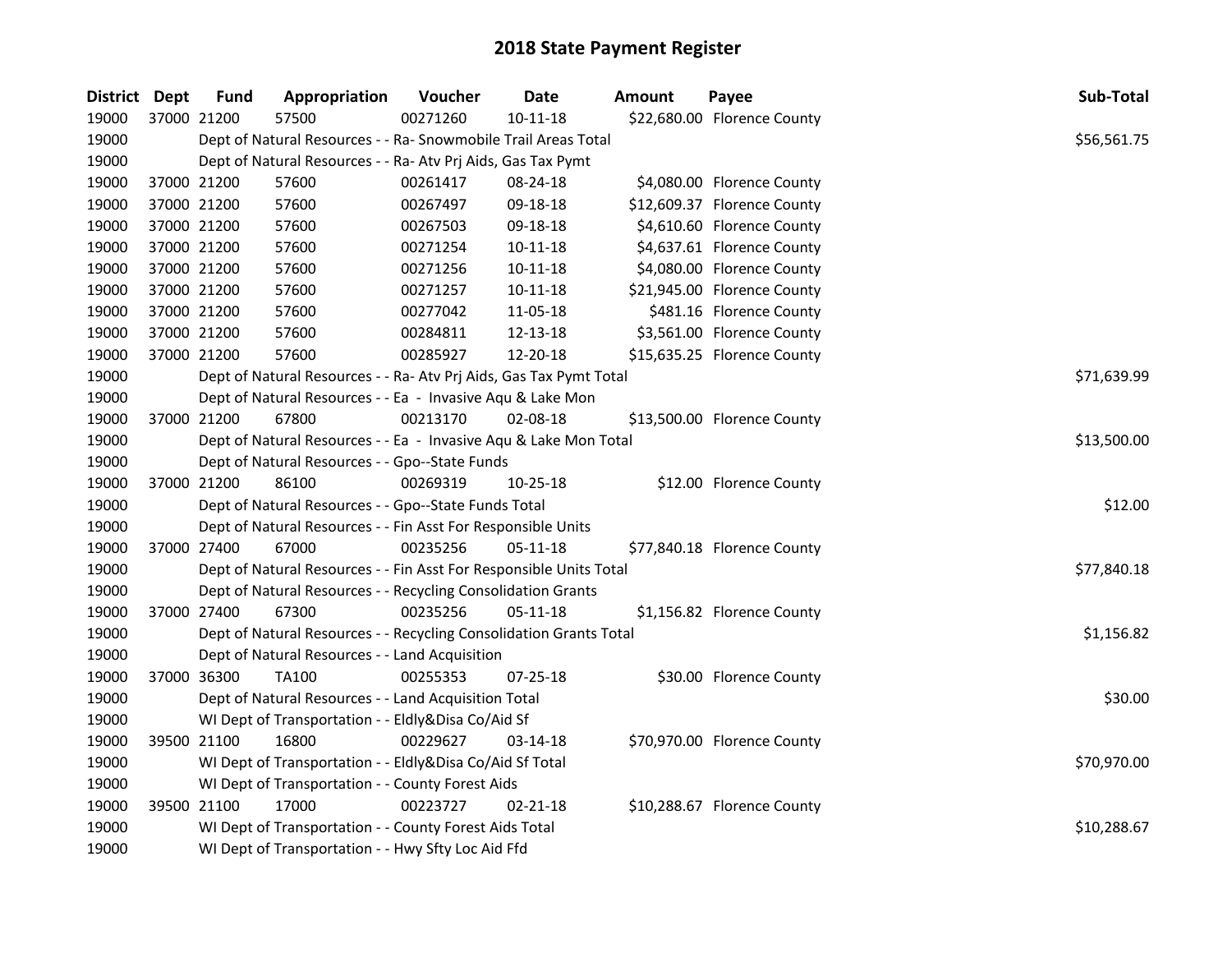| <b>District</b> | <b>Dept</b> | <b>Fund</b> | Appropriation                                            | Voucher  | Date           | <b>Amount</b> | Payee                        | Sub-Total    |
|-----------------|-------------|-------------|----------------------------------------------------------|----------|----------------|---------------|------------------------------|--------------|
| 19000           |             | 39500 21100 | 18500                                                    | 00293249 | 09-06-18       |               | \$4,000.00 Florence County   |              |
| 19000           |             | 39500 21100 | 18500                                                    | 00293265 | 09-07-18       |               | \$6,803.48 Florence County   |              |
| 19000           |             | 39500 21100 | 18500                                                    | 00295921 | 09-12-18       |               | \$2,654.36 Florence County   |              |
| 19000           |             | 39500 21100 | 18500                                                    | 00314478 | 12-04-18       |               | \$4,517.93 Florence County   |              |
| 19000           |             |             | WI Dept of Transportation - - Hwy Sfty Loc Aid Ffd Total |          |                |               |                              | \$17,975.77  |
| 19000           |             |             | WI Dept of Transportation - - Trans Aids To Co.-Sf       |          |                |               |                              |              |
| 19000           |             | 39500 21100 | 19000                                                    | 00203631 | $01 - 02 - 18$ |               | \$65,640.43 Florence County  |              |
| 19000           |             | 39500 21100 | 19000                                                    | 00267839 | 07-02-18       |               | \$131,280.86 Florence County |              |
| 19000           |             | 39500 21100 | 19000                                                    | 00301891 | 10-01-18       |               | \$65,640.43 Florence County  |              |
| 19000           |             |             | WI Dept of Transportation - - Trans Aids To Co.-Sf Total |          |                |               |                              | \$262,561.72 |
| 19000           |             |             | WI Dept of Transportation - - Local Rds, Grants Sf       |          |                |               |                              |              |
| 19000           |             | 39500 21100 | 27000                                                    | 00305565 | 10-02-18       |               | \$148,541.74 Florence County |              |
| 19000           |             |             | WI Dept of Transportation - - Local Rds, Grants Sf Total |          |                |               |                              | \$148,541.74 |
| 19000           |             |             | WI Dept of Transportation - - Loc Rd Imp Prg St Fd       |          |                |               |                              |              |
| 19000           |             | 39500 21100 | 27800                                                    | 00278458 | 07-25-18       |               | \$1,571.27 Florence County   |              |
| 19000           |             | 39500 21100 | 27800                                                    | 00305561 | 10-02-18       |               | \$70,206.79 Florence County  |              |
| 19000           |             | 39500 21100 | 27800                                                    | 00305569 | 10-02-18       |               | \$77,290.82 Florence County  |              |
| 19000           |             |             | WI Dept of Transportation - - Loc Rd Imp Prg St Fd Total |          |                |               |                              | \$149,068.88 |
| 19000           |             |             | WI Dept of Transportation - - St Hwy Rehab, Sf           |          |                |               |                              |              |
| 19000           |             | 39500 21100 | 36300                                                    | 00317381 | 10-31-18       |               | \$6.00 Florence County       |              |
| 19000           |             | 39500 21100 | 36300                                                    | 00328563 | 12-03-18       |               | \$30.00 Florence County      |              |
| 19000           |             |             | WI Dept of Transportation - - St Hwy Rehab, Sf Total     |          |                |               |                              | \$36.00      |
| 19000           |             |             | WI Dept of Transportation - - Hwy Mgmt & Opers Sf        |          |                |               |                              |              |
| 19000           |             | 39500 21100 | 36500                                                    | 00219399 | 02-07-18       |               | \$887.23 Florence County     |              |
| 19000           |             | 39500 21100 | 36500                                                    | 00228015 | 03-07-18       |               | \$525.44 Florence County     |              |
| 19000           |             | 39500 21100 | 36500                                                    | 00232769 | 03-23-18       |               | \$8,077.22 Florence County   |              |
| 19000           |             | 39500 21100 | 36500                                                    | 00238647 | 04-04-18       |               | \$571.20 Florence County     |              |
| 19000           |             | 39500 21100 | 36500                                                    | 00242014 | $04 - 13 - 18$ |               | \$243.00 Florence County     |              |
| 19000           |             | 39500 21100 | 36500                                                    | 00252775 | 05-11-18       |               | \$247.59 Florence County     |              |
| 19000           |             | 39500 21100 | 36500                                                    | 00265502 | 06-21-18       |               | \$261.44 Florence County     |              |
| 19000           |             | 39500 21100 | 36500                                                    | 00282749 | 08-06-18       |               | \$1,188.87 Florence County   |              |
| 19000           |             | 39500 21100 | 36500                                                    | 00294436 | 09-14-18       |               | \$1,363.06 Florence County   |              |
| 19000           |             | 39500 21100 | 36500                                                    | 00306839 | 10-05-18       |               | \$10,964.87 Florence County  |              |
| 19000           |             | 39500 21100 | 36500                                                    | 00308543 | 10-10-18       |               | \$11,239.12 Florence County  |              |
| 19000           |             | 39500 21100 | 36500                                                    | 00324266 | 11-20-18       |               | \$29,109.14 Florence County  |              |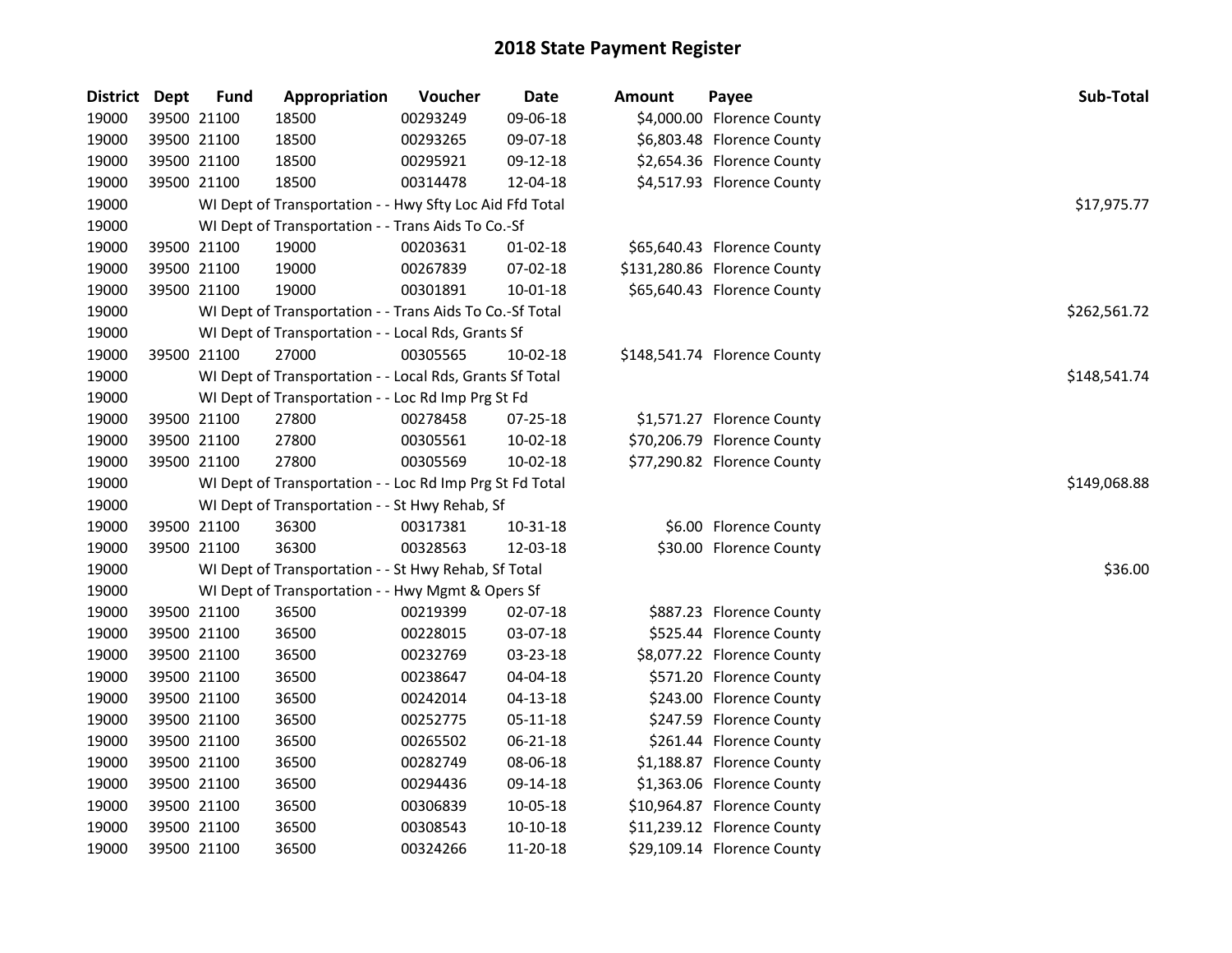| District Dept |             | Fund        | Appropriation                                           | Voucher  | <b>Date</b>    | Amount | Payee                       | Sub-Total    |
|---------------|-------------|-------------|---------------------------------------------------------|----------|----------------|--------|-----------------------------|--------------|
| 19000         |             | 39500 21100 | 36500                                                   | 00329952 | 12-07-18       |        | \$28,658.86 Florence County |              |
| 19000         |             |             | WI Dept of Transportation - - Hwy Mgmt & Opers Sf Total |          |                |        |                             | \$93,337.04  |
| 19000         |             |             | WI Dept of Transportation - - Routine Maint Sf          |          |                |        |                             |              |
| 19000         |             | 39500 21100 | 36800                                                   | 00202581 | $01 - 10 - 18$ |        | \$176.00 Florence County    |              |
| 19000         |             | 39500 21100 | 36800                                                   | 00214366 | 02-09-18       |        | \$176.00 Florence County    |              |
| 19000         |             | 39500 21100 | 36800                                                   | 00219399 | 02-07-18       |        | \$37,567.21 Florence County |              |
| 19000         |             | 39500 21100 | 36800                                                   | 00226251 | 03-16-18       |        | \$176.00 Florence County    |              |
| 19000         |             | 39500 21100 | 36800                                                   | 00228015 | 03-07-18       |        | \$67,972.49 Florence County |              |
| 19000         |             | 39500 21100 | 36800                                                   | 00231739 | 04-06-18       |        | \$176.00 Florence County    |              |
| 19000         |             | 39500 21100 | 36800                                                   | 00232769 | 03-23-18       |        | \$3,659.24 Florence County  |              |
| 19000         | 39500 21100 |             | 36800                                                   | 00238647 | 04-04-18       |        | \$58,345.38 Florence County |              |
| 19000         |             | 39500 21100 | 36800                                                   | 00242014 | 04-13-18       |        | \$45,797.86 Florence County |              |
| 19000         |             | 39500 21100 | 36800                                                   | 00244034 | 05-04-18       |        | \$250.00 Florence County    |              |
| 19000         |             | 39500 21100 | 36800                                                   | 00252775 | 05-11-18       |        | \$40,553.97 Florence County |              |
| 19000         |             | 39500 21100 | 36800                                                   | 00256007 | 06-13-18       |        | \$250.00 Florence County    |              |
| 19000         |             | 39500 21100 | 36800                                                   | 00265502 | 06-21-18       |        | \$90,904.58 Florence County |              |
| 19000         |             | 39500 21100 | 36800                                                   | 00271619 | 07-05-18       |        | \$250.00 Florence County    |              |
| 19000         |             | 39500 21100 | 36800                                                   | 00275706 | 07-30-18       |        | \$250.00 Florence County    |              |
| 19000         |             | 39500 21100 | 36800                                                   | 00282749 | 08-06-18       |        | \$24,782.75 Florence County |              |
| 19000         |             | 39500 21100 | 36800                                                   | 00290422 | 08-31-18       |        | \$250.00 Florence County    |              |
| 19000         |             | 39500 21100 | 36800                                                   | 00294436 | 09-14-18       |        | \$24,968.07 Florence County |              |
| 19000         | 39500 21100 |             | 36800                                                   | 00298281 | 10-03-18       |        | \$250.00 Florence County    |              |
| 19000         | 39500 21100 |             | 36800                                                   | 00306839 | 10-05-18       |        | \$2,720.77 Florence County  |              |
| 19000         | 39500 21100 |             | 36800                                                   | 00308543 | $10-10-18$     |        | \$3,519.22 Florence County  |              |
| 19000         | 39500 21100 |             | 36800                                                   | 00317498 | 11-01-18       |        | \$250.00 Florence County    |              |
| 19000         | 39500 21100 |             | 36800                                                   | 00322641 | 11-30-18       |        | \$250.00 Florence County    |              |
| 19000         |             | 39500 21100 | 36800                                                   | 00324266 | 11-20-18       |        | \$9,779.52 Florence County  |              |
| 19000         |             | 39500 21100 | 36800                                                   | 00329952 | 12-07-18       |        | \$19,484.17 Florence County |              |
| 19000         |             |             | WI Dept of Transportation - - Routine Maint Sf Total    |          |                |        |                             | \$432,759.23 |
| 19000         |             |             | WI Dept of Transportation - - Routine Maint Ff          |          |                |        |                             |              |
| 19000         |             | 39500 21100 | 38000                                                   | 00219399 | 02-07-18       |        | \$873.10 Florence County    |              |
| 19000         |             | 39500 21100 | 38000                                                   | 00228015 | 03-07-18       |        | \$150.72 Florence County    |              |
| 19000         |             |             | WI Dept of Transportation - - Routine Maint Ff Total    |          |                |        |                             | \$1,023.82   |
| 19000         |             |             | WI Dept of Transportation - - Hwy Mgmt & Opers Ff       |          |                |        |                             |              |
| 19000         |             | 39500 21100 | 38500                                                   | 00252775 | 05-11-18       |        | \$1,534.09 Florence County  |              |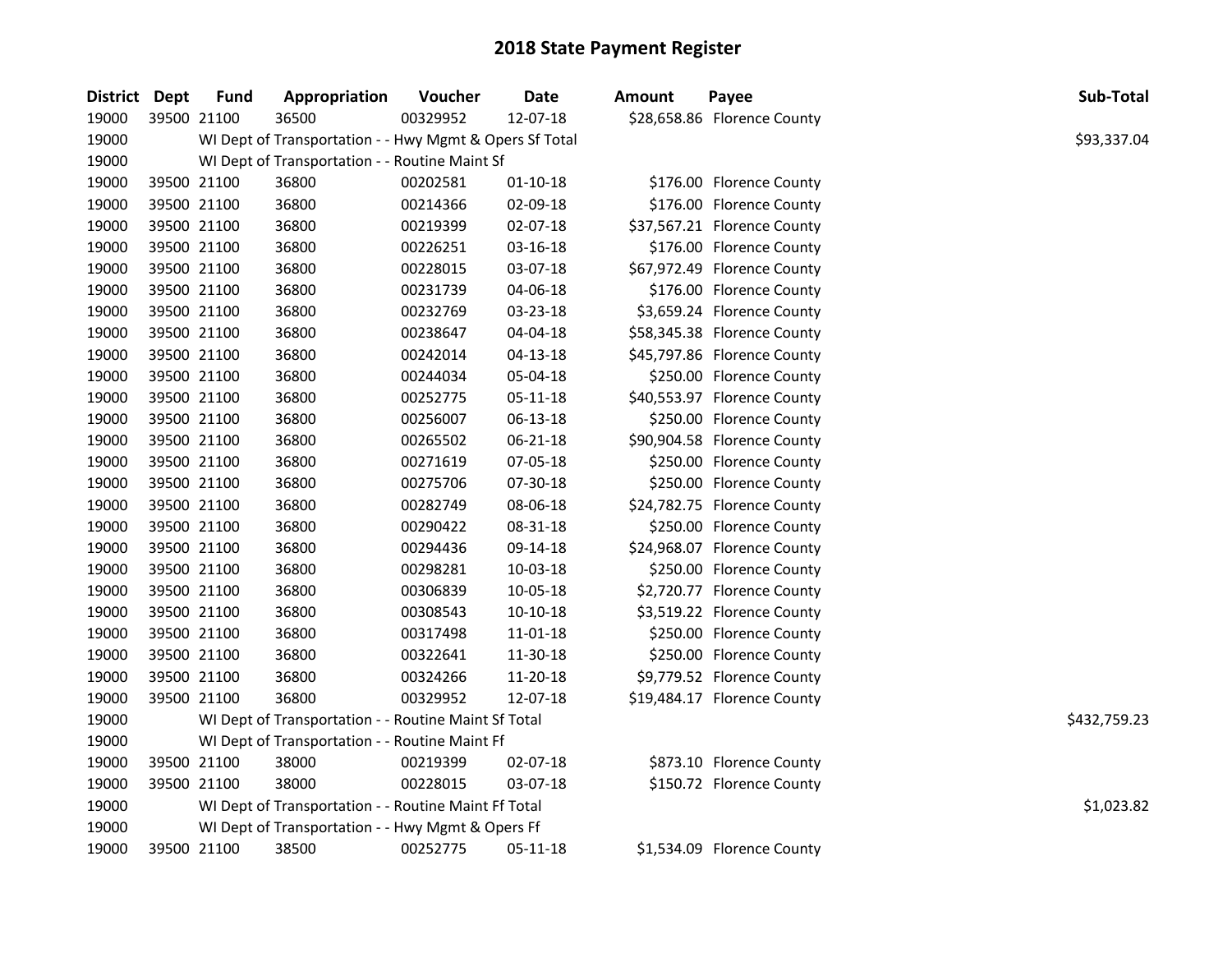| District Dept |             | <b>Fund</b> | Appropriation                                                      | Voucher  | <b>Date</b>    | <b>Amount</b> | Payee                                                                                                         | Sub-Total   |
|---------------|-------------|-------------|--------------------------------------------------------------------|----------|----------------|---------------|---------------------------------------------------------------------------------------------------------------|-------------|
| 19000         |             |             | WI Dept of Transportation - - Hwy Mgmt & Opers Ff Total            |          |                |               |                                                                                                               | \$1,534.09  |
| 19000         |             |             | WI Dept of Transportation - - Dept Mgt & Oper St Fd                |          |                |               |                                                                                                               |             |
| 19000         |             | 39500 21100 | 46100                                                              | 00213297 | $01 - 25 - 18$ |               | \$1,060.90 Florence County                                                                                    |             |
| 19000         |             | 39500 21100 | 46100                                                              | 00222505 | 02-23-18       |               | \$1,060.90 Florence County                                                                                    |             |
| 19000         |             | 39500 21100 | 46100                                                              | 00231255 | 03-23-18       |               | \$1,060.90 Florence County                                                                                    |             |
| 19000         | 39500 21100 |             | 46100                                                              | 00241056 | 04-23-18       |               | \$1,060.90 Florence County                                                                                    |             |
| 19000         | 39500 21100 |             | 46100                                                              | 00256761 | 05-24-18       |               | \$1,060.90 Florence County                                                                                    |             |
| 19000         | 39500 21100 |             | 46100                                                              | 00278853 | 07-25-18       |               | \$2,121.80 Florence County                                                                                    |             |
| 19000         |             | 39500 21100 | 46100                                                              | 00285462 | 08-16-18       |               | \$1,060.90 Florence County                                                                                    |             |
| 19000         | 39500 21100 |             | 46100                                                              | 00297637 | 09-17-18       |               | \$1,060.90 Florence County                                                                                    |             |
| 19000         | 39500 21100 |             | 46100                                                              | 00308998 | 10-11-18       |               | \$1,060.90 Florence County                                                                                    |             |
| 19000         | 39500 21100 |             | 46100                                                              | 00323394 | 11-16-18       |               | \$1,060.90 Florence County                                                                                    |             |
| 19000         | 39500 21100 |             | 46100                                                              | 00332510 | 12-18-18       |               | \$1,060.90 Florence County                                                                                    |             |
| 19000         |             |             | WI Dept of Transportation - - Dept Mgt & Oper St Fd Total          |          |                |               |                                                                                                               | \$12,730.80 |
| 19000         |             |             |                                                                    |          |                |               | Department of Corrections - - Reimbursing Counties For Probation, Extended Supervision And Parole Holds       |             |
| 19000         |             | 41000 10000 | 11600                                                              | 00246199 | 11-02-18       |               | \$297.60 Florence County                                                                                      |             |
| 19000         |             |             |                                                                    |          |                |               | Department of Corrections - - Reimbursing Counties For Probation, Extended Supervision And Parole Holds Total | \$297.60    |
| 19000         |             |             | Department of Corrections - - Probation, Parole And Extended       |          |                |               |                                                                                                               |             |
| 19000         |             | 41000 10000 | 18700                                                              | 00246199 | 11-02-18       |               | \$22.40 Florence County                                                                                       |             |
| 19000         |             |             | Department of Corrections - - Probation, Parole And Extended Total |          |                |               |                                                                                                               | \$22.40     |
| 19000         |             |             | Department of Health Services - - State/Federal Aids               |          |                |               |                                                                                                               |             |
| 19000         |             | 43500 10000 | 00000                                                              | 90808    | $01 - 02 - 18$ |               | \$37,474.00 Florence County                                                                                   |             |
| 19000         | 43500 10000 |             | 00000                                                              | 90809    | $02 - 01 - 18$ |               | \$53,727.00 Florence County                                                                                   |             |
| 19000         | 43500 10000 |             | 00000                                                              | 90810    | 03-01-18       |               | \$31,470.00 Florence County                                                                                   |             |
| 19000         | 43500 10000 |             | 00000                                                              | 90811    | 03-02-18       |               | \$2,828.00 Florence County                                                                                    |             |
| 19000         | 43500 10000 |             | 00000                                                              | 90812    | 04-02-18       |               | \$77,152.00 Florence County                                                                                   |             |
| 19000         | 43500 10000 |             | 00000                                                              | 90813    | 05-01-18       |               | \$17,199.00 Florence County                                                                                   |             |
| 19000         |             | 43500 10000 | 00000                                                              | 90814    | 06-01-18       |               | \$47,418.00 Florence County                                                                                   |             |
| 19000         |             | 43500 10000 | 00000                                                              | 90815    | 06-12-18       |               | \$9,236.00 Florence County                                                                                    |             |
| 19000         | 43500 10000 |             | 00000                                                              | 90900    | 07-02-18       |               | \$44,659.00 Florence County                                                                                   |             |
| 19000         |             | 43500 10000 | 00000                                                              | 90901    | 08-01-18       |               | \$47,280.00 Florence County                                                                                   |             |
| 19000         |             | 43500 10000 | 00000                                                              | 90902    | 09-04-18       |               | \$46,139.00 Florence County                                                                                   |             |
| 19000         | 43500 10000 |             | 00000                                                              | 90903    | $10 - 01 - 18$ |               | \$44,922.00 Florence County                                                                                   |             |
| 19000         | 43500 10000 |             | 00000                                                              | 90904    | 11-01-18       |               | \$79,759.00 Florence County                                                                                   |             |
| 19000         | 43500 10000 |             | 00000                                                              | 90905    | 12-03-18       |               | \$21,198.00 Florence County                                                                                   |             |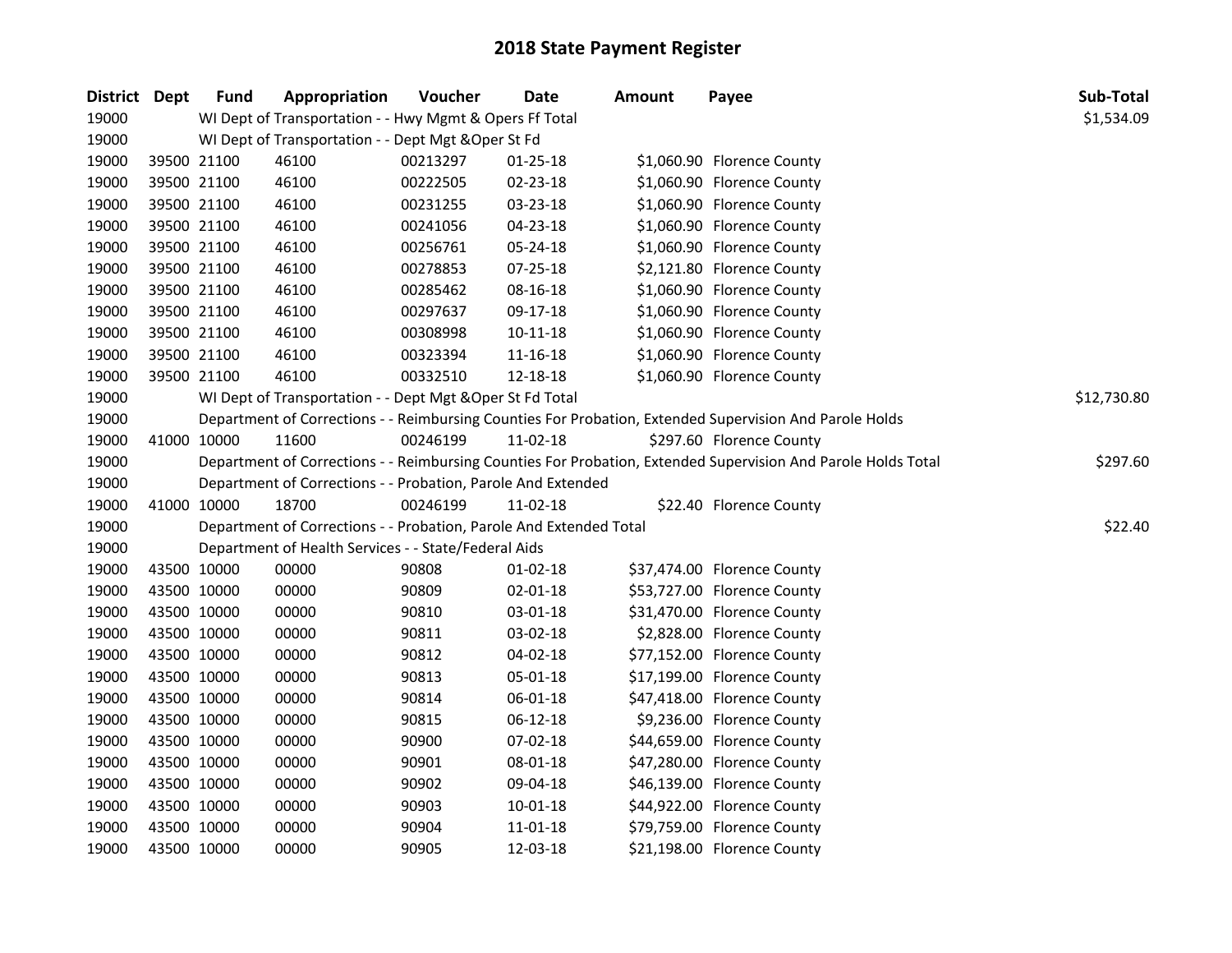| District Dept | <b>Fund</b> | Appropriation                                                          | Voucher  | <b>Date</b> | <b>Amount</b> | Payee                       | Sub-Total    |
|---------------|-------------|------------------------------------------------------------------------|----------|-------------|---------------|-----------------------------|--------------|
| 19000         |             | Department of Health Services - - State/Federal Aids Total             |          |             |               |                             | \$560,461.00 |
| 19000         |             | Department of Health Services - - General Program Operations           |          |             |               |                             |              |
| 19000         | 43500 10000 | 40100                                                                  | 00237759 | 10-10-18    |               | \$1.00 Florence County      |              |
| 19000         | 43500 10000 | 40100                                                                  | 00237760 | $10-10-18$  |               | \$15.00 Florence County     |              |
| 19000         | 43500 10000 | 40100                                                                  | 00245430 | 11-14-18    |               | \$1.50 Florence County      |              |
| 19000         | 43500 10000 | 40100                                                                  | 00249644 | 12-06-18    |               | \$1.00 Florence County      |              |
| 19000         | 43500 10000 | 40100                                                                  | 00249645 | 12-06-18    |               | \$15.00 Florence County     |              |
| 19000         |             | Department of Health Services - - General Program Operations Total     |          |             |               |                             | \$33.50      |
| 19000         |             | Department of Health Services - - Medical Assistance State Admin       |          |             |               |                             |              |
| 19000         | 43500 10000 | 44000                                                                  | 00237759 | 10-10-18    |               | \$1.00 Florence County      |              |
| 19000         | 43500 10000 | 44000                                                                  | 00237760 | 10-10-18    |               | \$15.00 Florence County     |              |
| 19000         | 43500 10000 | 44000                                                                  | 00245430 | 11-14-18    |               | \$1.50 Florence County      |              |
| 19000         | 43500 10000 | 44000                                                                  | 00249644 | 12-06-18    |               | \$1.00 Florence County      |              |
| 19000         | 43500 10000 | 44000                                                                  | 00249645 | 12-06-18    |               | \$15.00 Florence County     |              |
| 19000         |             | Department of Health Services - - Medical Assistance State Admin Total |          |             |               |                             | \$33.50      |
| 19000         |             | Dept of Children and Families - - Fees For Administrative Servic       |          |             |               |                             |              |
| 19000         | 43700 10000 | 23100                                                                  | 00033785 | 01-19-18    |               | \$5.00 Florence County      |              |
| 19000         |             | Dept of Children and Families - - Fees For Administrative Servic Total |          |             |               |                             | \$5.00       |
| 19000         |             | Dept of Children and Families - - General Aids                         |          |             |               |                             |              |
| 19000         | 43700 10000 | 99000                                                                  | 00034099 | 01-26-18    |               | \$7,493.07 Florence County  |              |
| 19000         | 43700 10000 | 99000                                                                  | 00034100 | 01-30-18    |               | \$21,488.32 Florence County |              |
| 19000         | 43700 10000 | 99000                                                                  | 00034300 | 02-05-18    |               | \$3,153.00 Florence County  |              |
| 19000         | 43700 10000 | 99000                                                                  | 00034360 | 02-05-18    |               | \$2,154.00 Florence County  |              |
| 19000         | 43700 10000 | 99000                                                                  | 00034842 | 02-21-18    |               | \$28.50 Florence County     |              |
| 19000         | 43700 10000 | 99000                                                                  | 00034995 | 02-21-18    |               | \$28.50 Florence County     |              |
| 19000         | 43700 10000 | 99000                                                                  | 00035098 | 02-21-18    |               | \$34.20 Florence County     |              |
| 19000         | 43700 10000 | 99000                                                                  | 00035228 | 02-22-18    |               | \$15,090.20 Florence County |              |
| 19000         | 43700 10000 | 99000                                                                  | 00035632 | 03-05-18    |               | \$20,024.00 Florence County |              |
| 19000         | 43700 10000 | 99000                                                                  | 00036164 | 03-19-18    |               | \$500.00 Florence County    |              |
| 19000         | 43700 10000 | 99000                                                                  | 00037558 | 04-05-18    |               | \$15,374.00 Florence County |              |
| 19000         | 43700 10000 | 99000                                                                  | 00037616 | 04-06-18    |               | \$908.36 Florence County    |              |
| 19000         | 43700 10000 | 99000                                                                  | 00038794 | 04-30-18    |               | \$20,916.75 Florence County |              |
| 19000         | 43700 10000 | 99000                                                                  | 00038865 | 04-30-18    |               | \$53.25 Florence County     |              |
| 19000         | 43700 10000 | 99000                                                                  | 00039170 | 05-07-18    |               | \$15,963.25 Florence County |              |
| 19000         | 43700 10000 | 99000                                                                  | 00040589 | 06-05-18    |               | \$14,648.90 Florence County |              |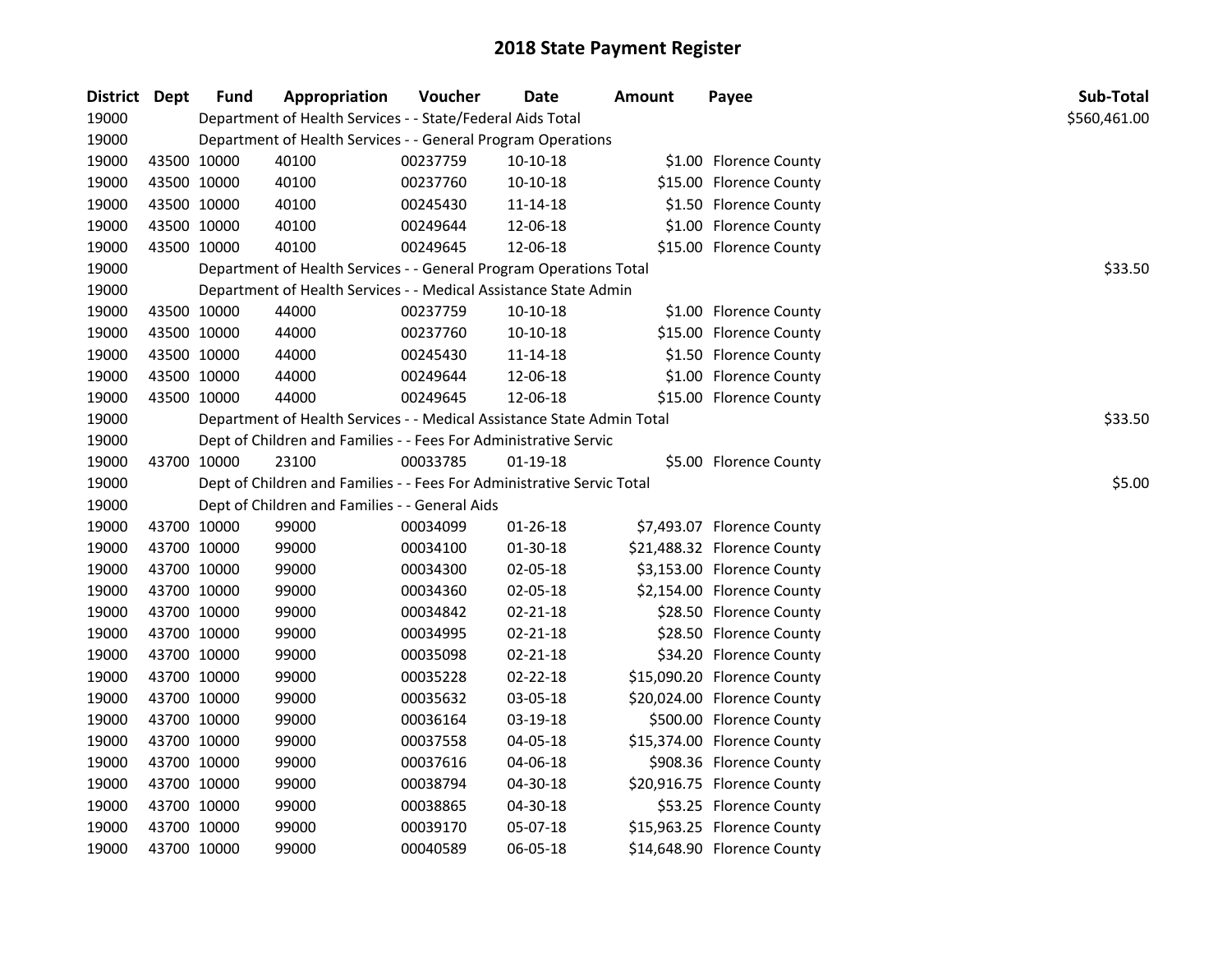| District Dept | <b>Fund</b> | Appropriation                                                         | Voucher  | <b>Date</b> | <b>Amount</b> | Payee                       | Sub-Total    |
|---------------|-------------|-----------------------------------------------------------------------|----------|-------------|---------------|-----------------------------|--------------|
| 19000         | 43700 10000 | 99000                                                                 | 00041615 | 06-29-18    |               | \$8,891.00 Florence County  |              |
| 19000         | 43700 10000 | 99000                                                                 | 00041770 | 07-05-18    |               | \$19,016.89 Florence County |              |
| 19000         | 43700 10000 | 99000                                                                 | 00042784 | 07-31-18    |               | \$22,319.79 Florence County |              |
| 19000         | 43700 10000 | 99000                                                                 | 00043080 | 08-06-18    |               | \$6,512.95 Florence County  |              |
| 19000         | 43700 10000 | 99000                                                                 | 00043958 | 08-29-18    |               | \$33,794.00 Florence County |              |
| 19000         | 43700 10000 | 99000                                                                 | 00044043 | 08-30-18    |               | \$2,638.00 Florence County  |              |
| 19000         | 43700 10000 | 99000                                                                 | 00044154 | 09-05-18    |               | \$21,695.95 Florence County |              |
| 19000         | 43700 10000 | 99000                                                                 | 00045362 | 10-05-18    |               | \$20,439.95 Florence County |              |
| 19000         | 43700 10000 | 99000                                                                 | 00046181 | 10-30-18    |               | \$18,520.98 Florence County |              |
| 19000         | 43700 10000 | 99000                                                                 | 00046495 | 11-05-18    |               | \$21,485.35 Florence County |              |
| 19000         | 43700 10000 | 99000                                                                 | 00047552 | 12-05-18    |               | \$19.35 Florence County     |              |
| 19000         | 43700 10000 | 99000                                                                 | 00048038 | 12-21-18    |               | \$23,569.00 Florence County |              |
| 19000         | 43700 10000 | 99000                                                                 | 00048157 | 12-27-18    |               | \$2,751.96 Florence County  |              |
| 19000         |             | Dept of Children and Families - - General Aids Total                  |          |             |               |                             | \$339,513.47 |
| 19000         |             | Dept of Workforce Development - - Ui Admin Fed                        |          |             |               |                             |              |
| 19000         | 44500 10000 | 15100                                                                 | 00146822 | 02-02-18    |               | \$10.00 Florence County     |              |
| 19000         | 44500 10000 | 15100                                                                 | 00152407 | 03-02-18    |               | \$10.00 Florence County     |              |
| 19000         | 44500 10000 | 15100                                                                 | 00157719 | 04-03-18    |               | \$10.00 Florence County     |              |
| 19000         | 44500 10000 | 15100                                                                 | 00199609 | 12-04-18    |               | \$5.00 Florence County      |              |
| 19000         |             | Dept of Workforce Development - - Ui Admin Fed Total                  |          |             |               |                             | \$35.00      |
| 19000         |             | Dept of Workforce Development - - Wc Ops Uninsured Emplyr Admin       |          |             |               |                             |              |
| 19000         | 44500 22700 | 17700                                                                 | 00149621 | 02-16-18    |               | \$5.00 Florence County      |              |
| 19000         |             | Dept of Workforce Development - - Wc Ops Uninsured Emplyr Admin Total |          |             |               |                             | \$5.00       |
| 19000         |             | Department of Justice - - Crime Laboratories, Dna                     |          |             |               |                             |              |
| 19000         | 45500 10000 | 22100                                                                 | 00048972 | 07-19-18    |               | \$300.00 Florence County    |              |
| 19000         |             | Department of Justice - - Crime Laboratories, Dna Total               |          |             |               |                             | \$300.00     |
| 19000         |             | Department of Justice - - Law Enforcement Train, Local                |          |             |               |                             |              |
| 19000         | 45500 10000 | 23100                                                                 | 00052732 | 10-04-18    |               | \$3,040.00 Florence County  |              |
| 19000         |             | Department of Justice - - Law Enforcement Train, Local Total          |          |             |               |                             | \$3,040.00   |
| 19000         |             | Department of Justice - - Federal Aid, State Operations               |          |             |               |                             |              |
| 19000         | 45500 10000 | 24100                                                                 | 00052650 | 10-02-18    |               | \$211.14 Florence County    |              |
| 19000         |             | Department of Justice - - Federal Aid, State Operations Total         |          |             |               |                             | \$211.14     |
| 19000         |             | Department of Justice - - Crime Victim Witness Assist                 |          |             |               |                             |              |
| 19000         | 45500 10000 | 53200                                                                 | 00043040 | 03-06-18    |               | \$8,269.71 Florence County  |              |
| 19000         | 45500 10000 | 53200                                                                 | 00049099 | 07-19-18    |               | \$7,541.52 Florence County  |              |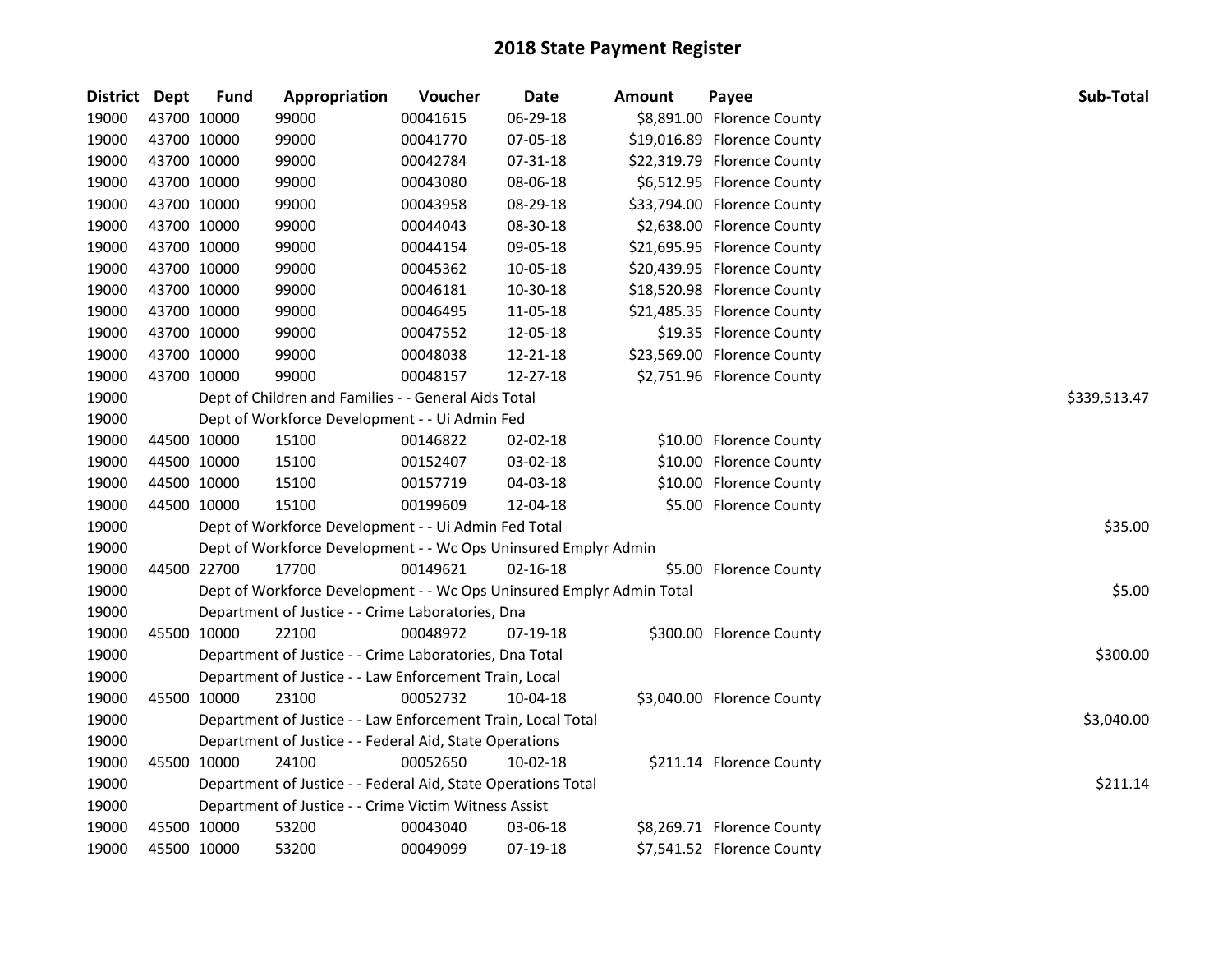| District Dept |             | <b>Fund</b> | Appropriation                                                           | Voucher  | Date           | <b>Amount</b> | Payee                       | Sub-Total   |
|---------------|-------------|-------------|-------------------------------------------------------------------------|----------|----------------|---------------|-----------------------------|-------------|
| 19000         |             |             | Department of Justice - - Crime Victim Witness Assist Total             |          |                |               |                             | \$15,811.23 |
| 19000         |             |             | Department of Military Affairs - - Local Emer Planning Grants           |          |                |               |                             |             |
| 19000         | 46500 10000 |             | 33700                                                                   | 00045705 | $07 - 02 - 18$ |               | \$1,697.38 Florence County  |             |
| 19000         |             |             | Department of Military Affairs - - Local Emer Planning Grants Total     |          |                |               |                             | \$1,697.38  |
| 19000         |             |             | Department of Military Affairs - - Federal Aid, Local Assistance        |          |                |               |                             |             |
| 19000         | 46500 10000 |             | 34200                                                                   | 00038069 | 01-30-18       |               | \$10,592.16 Florence County |             |
| 19000         | 46500 10000 |             | 34200                                                                   | 00046367 | 07-13-18       |               | \$2,340.04 Florence County  |             |
| 19000         | 46500 10000 |             | 34200                                                                   | 00048180 | 08-29-18       |               | \$10,573.21 Florence County |             |
| 19000         | 46500 10000 |             | 34200                                                                   | 00049719 | 09-28-18       |               | \$6,911.50 Florence County  |             |
| 19000         | 46500 10000 |             | 34200                                                                   | 00052516 | 11-29-18       |               | \$2,088.60 Florence County  |             |
| 19000         |             |             | Department of Military Affairs - - Federal Aid, Local Assistance Total  |          |                |               |                             | \$32,505.51 |
| 19000         |             |             | Department of Military Affairs - - St Emerg Response Bd Grant Pif       |          |                |               |                             |             |
| 19000         | 46500 27200 |             | 36400                                                                   | 00038185 | 01-30-18       |               | \$1,696.76 Florence County  |             |
| 19000         |             |             | Department of Military Affairs - - St Emerg Response Bd Grant Pif Total |          |                |               |                             | \$1,696.76  |
| 19000         |             |             | Department of Veterans Affairs - - Grants To Counties                   |          |                |               |                             |             |
| 19000         | 48500 15200 |             | 12700                                                                   | 00043027 | $02 - 16 - 18$ |               | \$50.00 Florence County     |             |
| 19000         |             |             | Department of Veterans Affairs - - Grants To Counties Total             |          |                |               |                             | \$50.00     |
| 19000         |             |             | Department of Veterans Affairs - - County Grants                        |          |                |               |                             |             |
| 19000         | 48500 58200 |             | 26700                                                                   | 00043027 | 02-16-18       |               | \$225.00 Florence County    |             |
| 19000         |             |             | Department of Veterans Affairs - - County Grants Total                  |          |                |               |                             | \$225.00    |
| 19000         |             |             | Department of Veterans Affairs - - County Grants                        |          |                |               |                             |             |
| 19000         | 48500 58300 |             | 37000                                                                   | 00043027 | 02-16-18       |               | \$225.00 Florence County    |             |
| 19000         |             |             | Department of Veterans Affairs - - County Grants Total                  |          |                |               |                             | \$225.00    |
| 19000         |             |             | Department of Administration - - Federal Aid, Local Assistance          |          |                |               |                             |             |
| 19000         | 50500 10000 |             | 15500                                                                   | 00070014 | $01-17-18$     |               | \$2,698.00 Florence County  |             |
| 19000         | 50500 10000 |             | 15500                                                                   | 00072691 | $02 - 15 - 18$ |               | \$612.00 Florence County    |             |
| 19000         | 50500 10000 |             | 15500                                                                   | 00073939 | 03-01-18       |               | \$560.00 Florence County    |             |
| 19000         | 50500 10000 |             | 15500                                                                   | 00077665 | $04 - 17 - 18$ |               | \$617.00 Florence County    |             |
| 19000         | 50500 10000 |             | 15500                                                                   | 00079111 | 05-01-18       |               | \$531.00 Florence County    |             |
| 19000         | 50500 10000 |             | 15500                                                                   | 00082681 | 06-15-18       |               | \$763.00 Florence County    |             |
| 19000         | 50500 10000 |             | 15500                                                                   | 00083973 | 06-29-18       |               | \$736.00 Florence County    |             |
| 19000         | 50500 10000 |             | 15500                                                                   | 00085832 | 07-31-18       |               | \$839.00 Florence County    |             |
| 19000         | 50500 10000 |             | 15500                                                                   | 00088321 | 09-17-18       |               | \$201.00 Florence County    |             |
| 19000         | 50500 10000 |             | 15500                                                                   | 00093755 | 12-17-18       |               | \$2,731.00 Florence County  |             |
| 19000         | 50500 10000 |             | 15500                                                                   | 00094471 | 12-31-18       |               | \$2,765.00 Florence County  |             |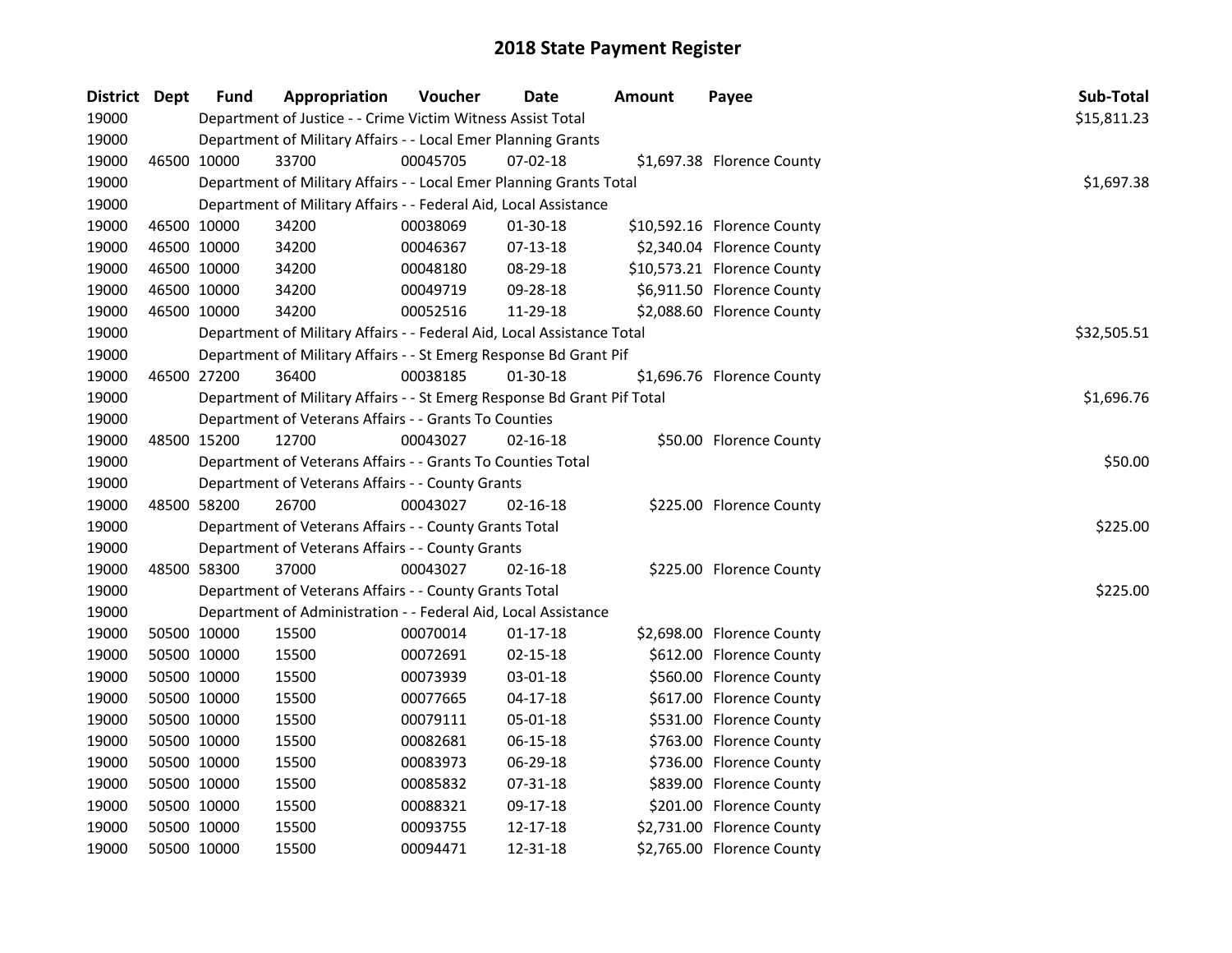| District Dept |             | <b>Fund</b> | Appropriation                                                         | Voucher  | <b>Date</b>    | <b>Amount</b> | Payee                       | Sub-Total    |
|---------------|-------------|-------------|-----------------------------------------------------------------------|----------|----------------|---------------|-----------------------------|--------------|
| 19000         |             |             | Department of Administration - - Federal Aid, Local Assistance Total  |          |                |               |                             | \$13,053.00  |
| 19000         |             |             | Department of Administration - - Low-Income Assistance Grants         |          |                |               |                             |              |
| 19000         | 50500 23500 |             | 37100                                                                 | 00070014 | $01 - 17 - 18$ |               | \$519.00 Florence County    |              |
| 19000         | 50500 23500 |             | 37100                                                                 | 00072691 | 02-15-18       |               | \$2,272.00 Florence County  |              |
| 19000         | 50500 23500 |             | 37100                                                                 | 00073939 | 03-01-18       |               | \$1,821.00 Florence County  |              |
| 19000         | 50500 23500 |             | 37100                                                                 | 00077665 | $04 - 17 - 18$ |               | \$609.00 Florence County    |              |
| 19000         | 50500 23500 |             | 37100                                                                 | 00079111 | 05-01-18       |               | \$162.00 Florence County    |              |
| 19000         | 50500 23500 |             | 37100                                                                 | 00083973 | 06-29-18       |               | \$77.00 Florence County     |              |
| 19000         | 50500 23500 |             | 37100                                                                 | 00085832 | 07-31-18       |               | \$67.00 Florence County     |              |
| 19000         | 50500 23500 |             | 37100                                                                 | 00088321 | 09-17-18       |               | \$142.00 Florence County    |              |
| 19000         | 50500 23500 |             | 37100                                                                 | 00089336 | 10-01-18       |               | \$569.00 Florence County    |              |
| 19000         | 50500 23500 |             | 37100                                                                 | 00092059 | 11-15-18       |               | \$295.00 Florence County    |              |
| 19000         | 50500 23500 |             | 37100                                                                 | 00093755 | 12-17-18       |               | \$378.00 Florence County    |              |
| 19000         | 50500 23500 |             | 37100                                                                 | 00094471 | 12-31-18       |               | \$469.00 Florence County    |              |
| 19000         |             |             | Department of Administration - - Low-Income Assistance Grants Total   |          |                |               |                             | \$7,380.00   |
| 19000         |             |             | Department of Administration - - Land                                 |          |                |               |                             |              |
| 19000         | 50500 26900 |             | 16600                                                                 | 00075660 | 03-22-18       |               | \$25,000.00 Florence County |              |
| 19000         |             |             | Department of Administration - - Land Total                           |          |                |               |                             | \$25,000.00  |
| 19000         |             |             | Department of Administration - - Land Information Program; Loca       |          |                |               |                             |              |
| 19000         | 50500 26900 |             | 17300                                                                 | 00072909 | 02-22-18       |               | \$1,000.00 Florence County  |              |
| 19000         | 50500 26900 |             | 17300                                                                 | 00075502 | 03-20-18       |               | \$88,840.00 Florence County |              |
| 19000         | 50500 26900 |             | 17300                                                                 | 00077020 | 04-06-18       |               | \$25,000.00 Florence County |              |
| 19000         |             |             | Department of Administration - - Land Information Program; Loca Total |          |                |               |                             | \$114,840.00 |
| 19000         |             |             | Public Defender Board - - Transcript, Discovery And Int               |          |                |               |                             |              |
| 19000         | 55000 10000 |             | 10600                                                                 | 00127077 | 02-05-18       |               | \$227.09 Florence County    |              |
| 19000         | 55000 10000 |             | 10600                                                                 | 00138162 | 04-23-18       |               | \$108.91 Florence County    |              |
| 19000         | 55000 10000 |             | 10600                                                                 | 00151457 | 07-17-18       |               | \$48.42 Florence County     |              |
| 19000         | 55000 10000 |             | 10600                                                                 | 00167490 | 11-07-18       |               | \$157.74 Florence County    |              |
| 19000         |             |             | Public Defender Board - - Transcript, Discovery And Int Total         |          |                |               |                             | \$542.16     |
| 19000         |             |             | Department of Revenue - - General Program Operations                  |          |                |               |                             |              |
| 19000         | 56600 10000 |             | 10100                                                                 | 00084144 | $02 - 16 - 18$ |               | \$65.00 Florence County     |              |
| 19000         |             |             | Department of Revenue - - General Program Operations Total            |          |                |               |                             | \$65.00      |
| 19000         |             |             | Circuit Courts - - Circuit Court Costs                                |          |                |               |                             |              |
| 19000         | 62500 10000 |             | 10500                                                                 | 00000484 | 01-09-18       |               | \$9,055.00 Florence County  |              |
| 19000         | 62500 10000 |             | 10500                                                                 | 00000958 | 08-24-18       |               | \$14,733.85 Florence County |              |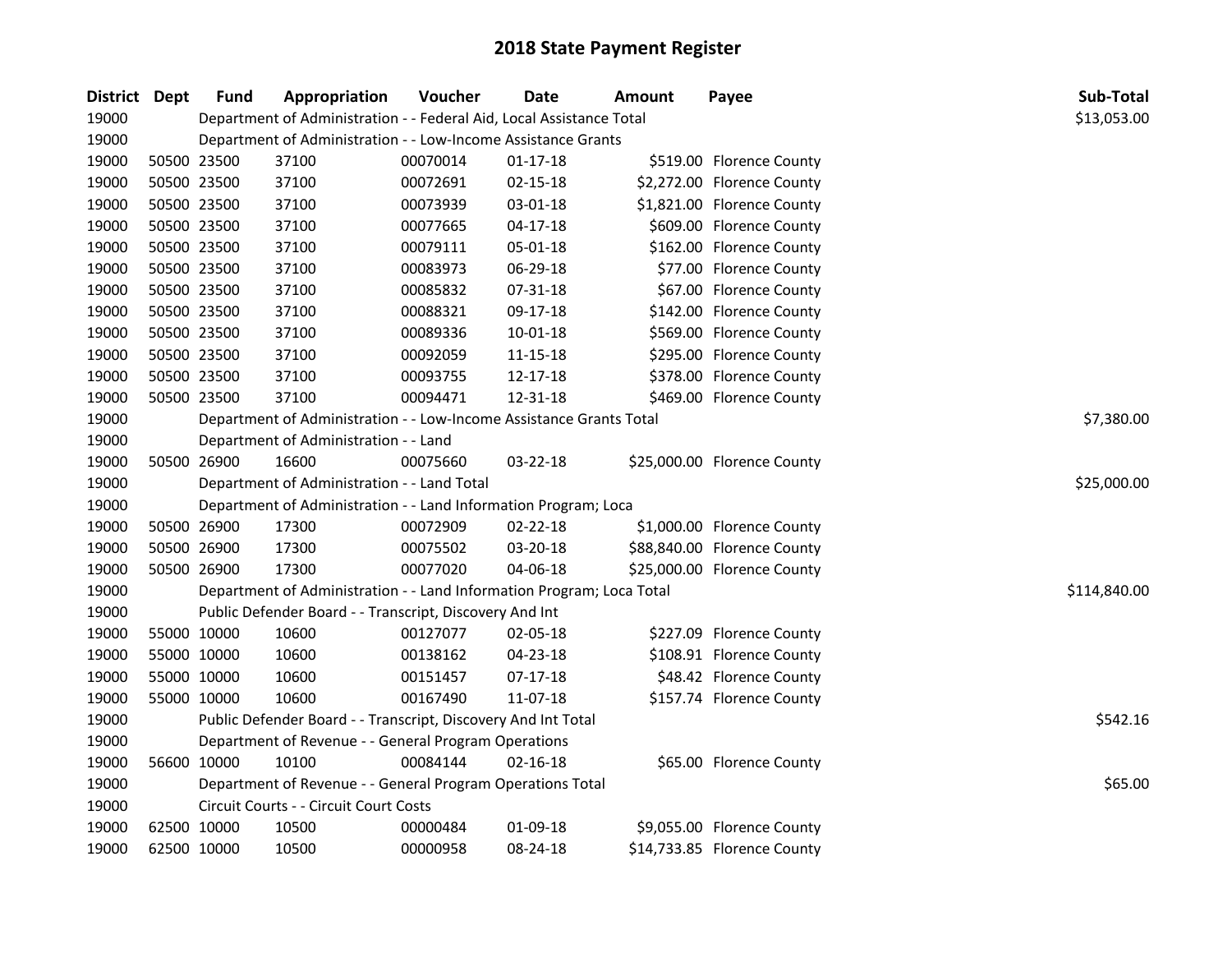| District Dept |             | Fund        | Appropriation                                                         | Voucher  | Date           | <b>Amount</b> | Payee                          | Sub-Total      |
|---------------|-------------|-------------|-----------------------------------------------------------------------|----------|----------------|---------------|--------------------------------|----------------|
| 19000         |             |             | Circuit Courts - - Circuit Court Costs Total                          |          |                |               |                                | \$23,788.85    |
| 19000         |             |             | Shared Revenue and Tax Relief - - County And Municipal Aid            |          |                |               |                                |                |
| 19000         | 83500 10000 |             | 10500                                                                 | 00033140 | 07-23-18       |               | \$12,979.83 Florence County    |                |
| 19000         | 83500 10000 |             | 10500                                                                 | 00036026 | 11-19-18       |               | \$73,552.40 Florence County    |                |
| 19000         |             |             | Shared Revenue and Tax Relief - - County And Municipal Aid Total      |          |                |               |                                | \$86,532.23    |
| 19000         |             |             | Shared Revenue and Tax Relief - - Exempt Computer Aid                 |          |                |               |                                |                |
| 19000         | 83500 10000 |             | 10900                                                                 | 00029888 | $07 - 23 - 18$ |               | \$418.06 Florence County       |                |
| 19000         |             |             | Shared Revenue and Tax Relief - - Exempt Computer Aid Total           | \$418.06 |                |               |                                |                |
| 19000         |             |             | Shared Revenue and Tax Relief - - Utility Aid                         |          |                |               |                                |                |
| 19000         |             | 83500 10000 | 11000                                                                 | 00033140 | 07-23-18       |               | \$8,779.67 Florence County     |                |
| 19000         | 83500 10000 |             | 11000                                                                 | 00036026 | 11-19-18       |               | \$50,088.66 Florence County    |                |
| 19000         |             |             | Shared Revenue and Tax Relief - - Utility Aid Total                   |          |                |               |                                | \$58,868.33    |
| 19000         |             |             | Shared Revenue and Tax Relief - - School Lvy Tx/First Dollar Cr       |          |                |               |                                |                |
| 19000         | 83500 10000 |             | 30200                                                                 | 00029602 | 07-23-18       |               | \$307,264.03 Florence County   |                |
| 19000         | 83500 10000 |             | 30200                                                                 | 00029750 | 07-23-18       |               | \$1,028,643.46 Florence County |                |
| 19000         |             |             | Shared Revenue and Tax Relief - - School Lvy Tx/First Dollar Cr Total |          |                |               |                                | \$1,335,907.49 |
| 19000         |             |             | Shared Revenue and Tax Relief - - Lottery & Gaming Credit             |          |                |               |                                |                |
| 19000         | 83500 52100 |             | 36300                                                                 | 00027117 | 03-26-18       |               | \$189,799.55 Florence County   |                |
| 19000         |             |             | Shared Revenue and Tax Relief - - Lottery & Gaming Credit Total       |          |                |               |                                | \$189,799.55   |
| 19000 Total   |             |             |                                                                       |          |                |               |                                | \$4,549,536.84 |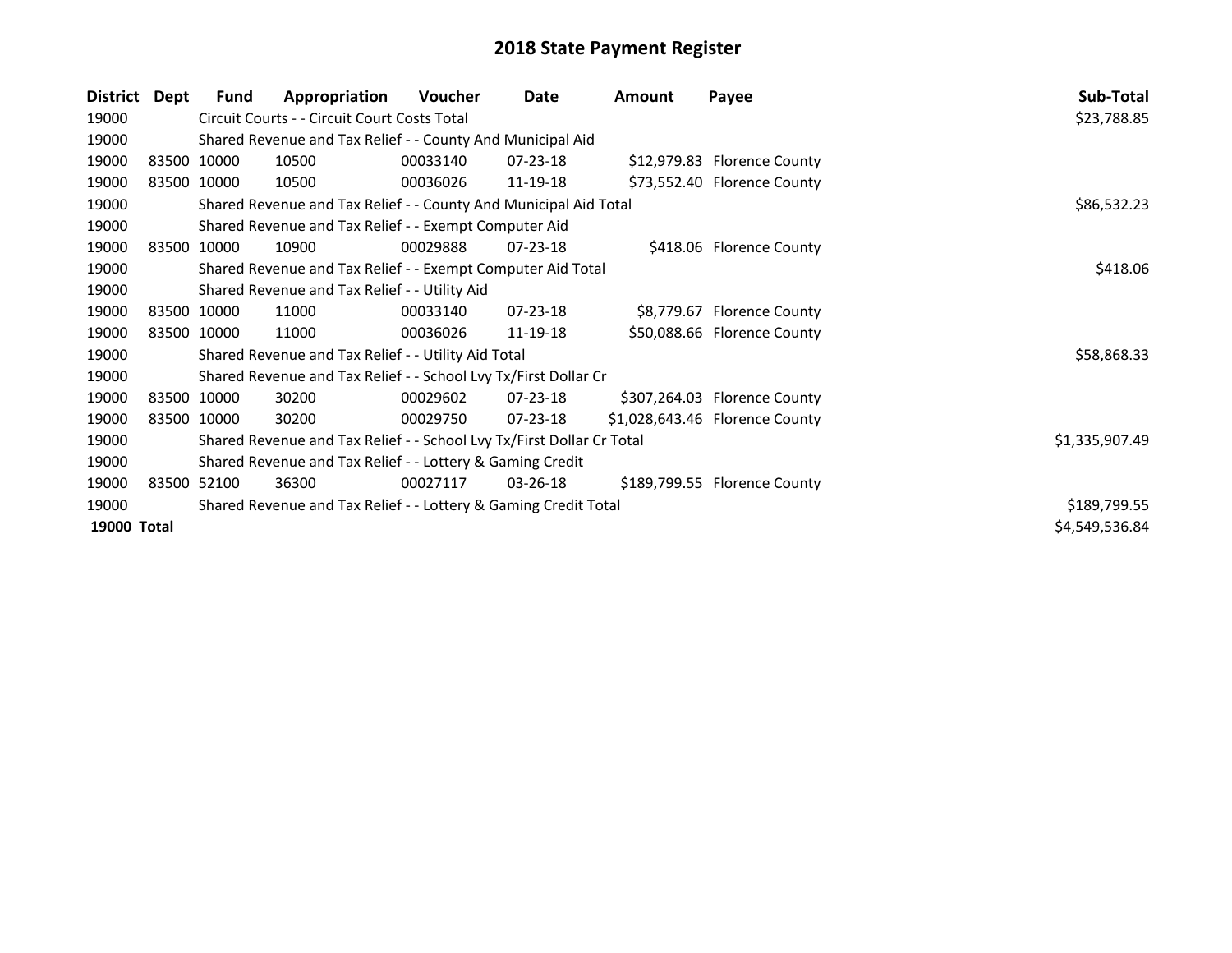| District    | Dept | <b>Fund</b>                                           | Appropriation                                                      | Voucher     | Date           | <b>Amount</b> | Payee                       | Sub-Total    |  |
|-------------|------|-------------------------------------------------------|--------------------------------------------------------------------|-------------|----------------|---------------|-----------------------------|--------------|--|
| 19002       |      |                                                       | Dept of Safety & Prof Services - - Fire Dues Distribution          |             |                |               |                             |              |  |
| 19002       |      | 16500 10000                                           | 22500                                                              | 00024056    | 07-25-18       |               | \$2,557.76 Aurora, Town Of  |              |  |
| 19002       |      |                                                       | Dept of Safety & Prof Services - - Fire Dues Distribution Total    |             |                |               |                             | \$2,557.76   |  |
| 19002       |      |                                                       | Dept of Natural Resources - - Aids In Lieu Of Taxes - Gener        |             |                |               |                             |              |  |
| 19002       |      | 37000 10000                                           | 50300                                                              | 00211739    | $02 - 02 - 18$ |               | \$50,240.80 Aurora, Town Of |              |  |
| 19002       |      |                                                       | Dept of Natural Resources - - Aids In Lieu Of Taxes - Gener Total  | \$50,240.80 |                |               |                             |              |  |
| 19002       |      |                                                       | Dept of Natural Resources - - General Program Operations --        |             |                |               |                             |              |  |
| 19002       |      | 37000 21200                                           | 25400                                                              | 00238536    | 05-24-18       |               | \$710.00 Aurora, Town Of    |              |  |
| 19002       |      |                                                       | Dept of Natural Resources - - General Program Operations -- Total  |             |                |               |                             | \$710.00     |  |
| 19002       |      |                                                       | Dept of Natural Resources - - Resaids - Cnty Forst, Cl & Mfl       |             |                |               |                             |              |  |
| 19002       |      | 37000 21200                                           | 57100                                                              | 00247436    | 06-28-18       |               | \$1,343.31 Aurora, Town Of  |              |  |
| 19002       |      |                                                       | Dept of Natural Resources - - Resaids - Cnty Forst, Cl & Mfl Total |             |                |               |                             | \$1,343.31   |  |
| 19002       |      |                                                       | Dept of Natural Resources - - Aids In Lieu Of Taxes - Sum S        |             |                |               |                             |              |  |
| 19002       |      | 37000 21200                                           | 57900                                                              | 00229857    | 04-20-18       |               | \$35.20 Aurora, Town Of     |              |  |
| 19002       |      |                                                       | Dept of Natural Resources - - Aids In Lieu Of Taxes - Sum S Total  |             |                |               |                             | \$35.20      |  |
| 19002       |      |                                                       | WI Dept of Transportation - - Trns Aids To Mnc.-Sf                 |             |                |               |                             |              |  |
| 19002       |      | 39500 21100                                           | 19100                                                              | 00204190    | $01 - 02 - 18$ |               | \$21,232.23 Aurora, Town Of |              |  |
| 19002       |      | 39500 21100                                           | 19100                                                              | 00234699    | 04-02-18       |               | \$21,232.23 Aurora, Town Of |              |  |
| 19002       |      | 39500 21100                                           | 19100                                                              | 00268398    | 07-02-18       |               | \$21,232.23 Aurora, Town Of |              |  |
| 19002       |      | 39500 21100                                           | 19100                                                              | 00302450    | 10-01-18       |               | \$21,232.26 Aurora, Town Of |              |  |
| 19002       |      |                                                       | WI Dept of Transportation - - Trns Aids To Mnc.-Sf Total           |             |                |               |                             | \$84,928.95  |  |
| 19002       |      |                                                       | WI Dept of Transportation - - Loc Rd Imp Prg St Fd                 |             |                |               |                             |              |  |
| 19002       |      | 39500 21100                                           | 27800                                                              | 00297834    | 09-18-18       |               | \$29,854.14 Aurora, Town Of |              |  |
| 19002       |      |                                                       | WI Dept of Transportation - - Loc Rd Imp Prg St Fd Total           |             |                |               |                             | \$29,854.14  |  |
| 19002       |      |                                                       | Shared Revenue and Tax Relief - - County And Municipal Aid         |             |                |               |                             |              |  |
| 19002       |      | 83500 10000                                           | 10500                                                              | 00033132    | 07-23-18       |               | \$9,714.09 Aurora, Town Of  |              |  |
| 19002       |      | 83500 10000                                           | 10500                                                              | 00036018    | 11-19-18       |               | \$55,278.77 Aurora, Town Of |              |  |
| 19002       |      |                                                       | Shared Revenue and Tax Relief - - County And Municipal Aid Total   |             |                |               |                             | \$64,992.86  |  |
| 19002       |      | Shared Revenue and Tax Relief - - Exempt Computer Aid |                                                                    |             |                |               |                             |              |  |
| 19002       |      | 83500 10000                                           | 10900                                                              | 00030425    | 07-23-18       |               | \$37.54 Aurora, Town Of     |              |  |
| 19002       |      |                                                       | Shared Revenue and Tax Relief - - Exempt Computer Aid Total        |             |                |               |                             | \$37.54      |  |
| 19002 Total |      |                                                       |                                                                    |             |                |               |                             | \$234,700.56 |  |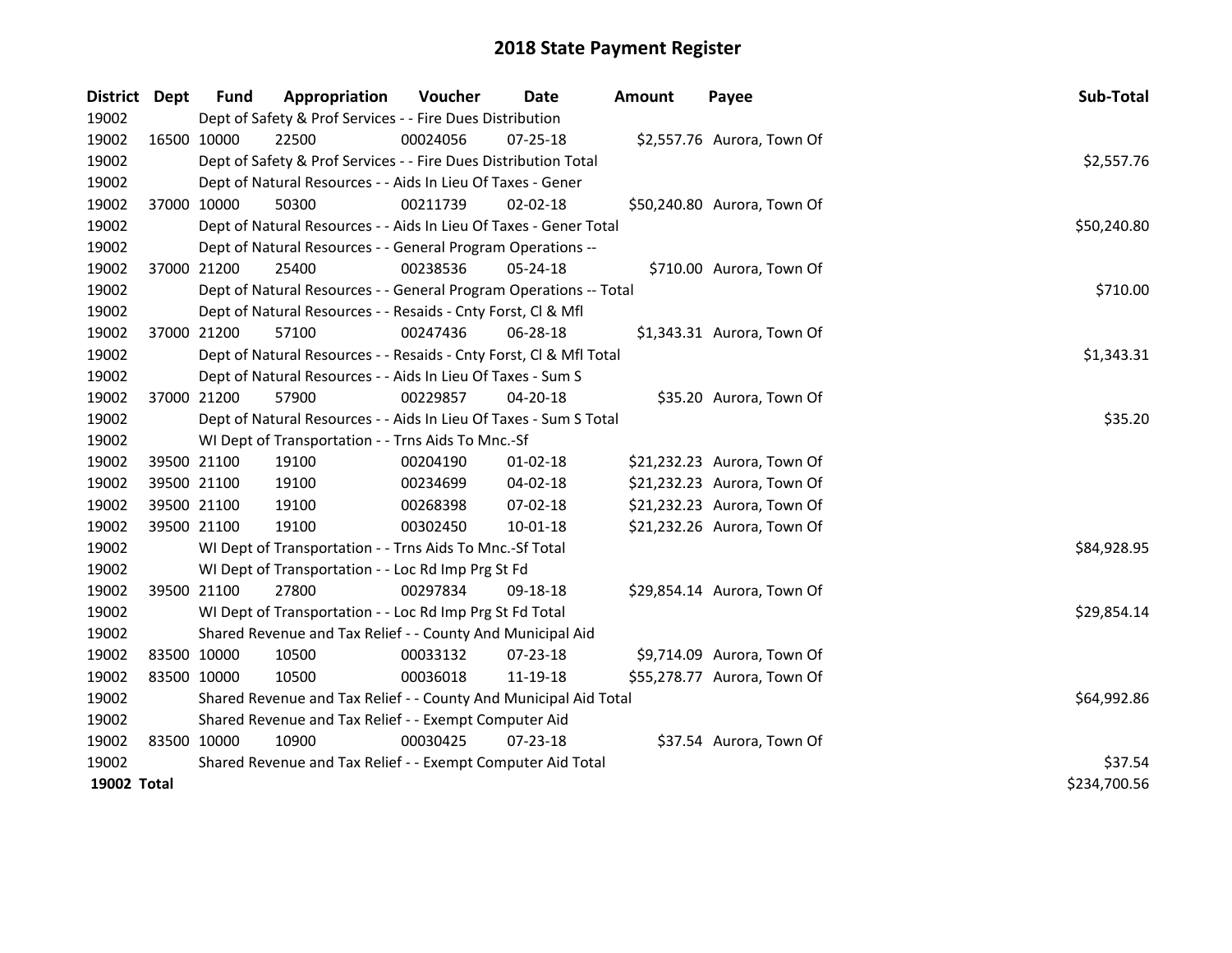| District Dept |             | <b>Fund</b>                                   | Appropriation                                                      | Voucher  | <b>Date</b>    | <b>Amount</b> | Payee                            | Sub-Total    |
|---------------|-------------|-----------------------------------------------|--------------------------------------------------------------------|----------|----------------|---------------|----------------------------------|--------------|
| 19004         |             |                                               | Dept of Safety & Prof Services - - Fire Dues Distribution          |          |                |               |                                  |              |
| 19004         | 16500 10000 |                                               | 22500                                                              | 00024057 | $07 - 25 - 18$ |               | \$1,390.94 Town Of Commonwealth  |              |
| 19004         |             |                                               | Dept of Safety & Prof Services - - Fire Dues Distribution Total    |          |                |               |                                  | \$1,390.94   |
| 19004         |             |                                               | Dept of Natural Resources - - Aids In Lieu Of Taxes - Gener        |          |                |               |                                  |              |
| 19004         |             | 37000 10000                                   | 50300                                                              | 00211755 | 02-02-18       |               | \$32,562.50 Town Of Commonwealth |              |
| 19004         |             | 37000 10000                                   | 50300                                                              | 00211756 | 02-02-18       |               | \$33,361.53 Town Of Commonwealth |              |
| 19004         |             | 37000 10000                                   | 50300                                                              | 00211757 | 02-02-18       |               | \$1,455.57 Town Of Commonwealth  |              |
| 19004         | 37000 10000 |                                               | 50300                                                              | 00229909 | 04-20-18       |               | \$665.66 Town Of Commonwealth    |              |
| 19004         |             |                                               | Dept of Natural Resources - - Aids In Lieu Of Taxes - Gener Total  |          |                |               |                                  | \$68,045.26  |
| 19004         |             |                                               | Dept of Natural Resources - - Resaids - Cnty Forst, Cl & Mfl       |          |                |               |                                  |              |
| 19004         |             | 37000 21200                                   | 57100                                                              | 00247437 | $06 - 28 - 18$ |               | \$3,539.06 Town Of Commonwealth  |              |
| 19004         |             |                                               | Dept of Natural Resources - - Resaids - Cnty Forst, Cl & Mfl Total |          |                |               |                                  | \$3,539.06   |
| 19004         |             |                                               | Dept of Natural Resources - - Aids In Lieu Of Taxes - Sum S        |          |                |               |                                  |              |
| 19004         |             | 37000 21200                                   | 57900                                                              | 00229910 | 04-20-18       |               | \$64.91 Town Of Commonwealth     |              |
| 19004         |             |                                               | Dept of Natural Resources - - Aids In Lieu Of Taxes - Sum S Total  | \$64.91  |                |               |                                  |              |
| 19004         |             |                                               | WI Dept of Transportation - - Trns Aids To Mnc.-Sf                 |          |                |               |                                  |              |
| 19004         |             | 39500 21100                                   | 19100                                                              | 00204191 | $01 - 02 - 18$ |               | \$15,237.31 Town Of Commonwealth |              |
| 19004         |             | 39500 21100                                   | 19100                                                              | 00234700 | 04-02-18       |               | \$15,237.31 Town Of Commonwealth |              |
| 19004         |             | 39500 21100                                   | 19100                                                              | 00268399 | 07-02-18       |               | \$15,237.31 Town Of Commonwealth |              |
| 19004         |             | 39500 21100                                   | 19100                                                              | 00302451 | 10-01-18       |               | \$15,237.32 Town Of Commonwealth |              |
| 19004         |             |                                               | WI Dept of Transportation - - Trns Aids To Mnc.-Sf Total           |          |                |               |                                  | \$60,949.25  |
| 19004         |             |                                               | Shared Revenue and Tax Relief - - County And Municipal Aid         |          |                |               |                                  |              |
| 19004         |             | 83500 10000                                   | 10500                                                              | 00033133 | $07 - 23 - 18$ |               | \$2,002.23 Town Of Commonwealth  |              |
| 19004         | 83500 10000 |                                               | 10500                                                              | 00036019 | 11-19-18       |               | \$11,345.96 Town Of Commonwealth |              |
| 19004         |             |                                               | Shared Revenue and Tax Relief - - County And Municipal Aid Total   |          |                |               |                                  | \$13,348.19  |
| 19004         |             |                                               | Shared Revenue and Tax Relief - - Exempt Computer Aid              |          |                |               |                                  |              |
| 19004         | 83500 10000 |                                               | 10900                                                              | 00030426 | 07-23-18       |               | \$1.01 Town Of Commonwealth      |              |
| 19004         |             |                                               | Shared Revenue and Tax Relief - - Exempt Computer Aid Total        |          |                |               |                                  | \$1.01       |
| 19004         |             | Shared Revenue and Tax Relief - - Utility Aid |                                                                    |          |                |               |                                  |              |
| 19004         | 83500 10000 |                                               | 11000                                                              | 00033133 | $07 - 23 - 18$ |               | \$900.00 Town Of Commonwealth    |              |
| 19004         | 83500 10000 |                                               | 11000                                                              | 00036019 | 11-19-18       |               | \$5,100.00 Town Of Commonwealth  |              |
| 19004         |             |                                               | Shared Revenue and Tax Relief - - Utility Aid Total                |          |                |               |                                  | \$6,000.00   |
| 19004 Total   |             |                                               |                                                                    |          |                |               |                                  | \$153,338.62 |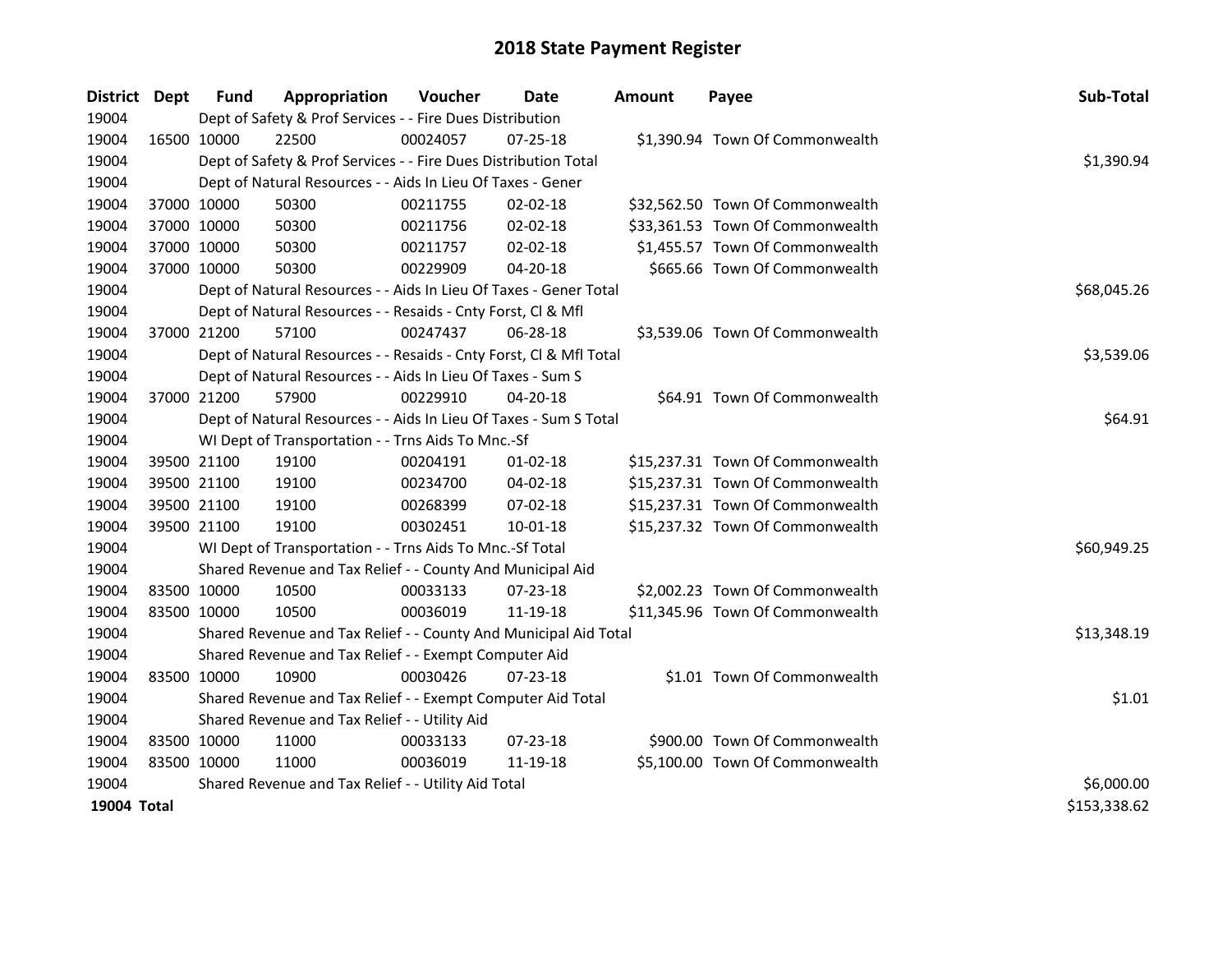| <b>District</b> | <b>Dept</b> | <b>Fund</b> | Appropriation                                                      | <b>Voucher</b> | Date           | <b>Amount</b> | Payee                     | Sub-Total    |
|-----------------|-------------|-------------|--------------------------------------------------------------------|----------------|----------------|---------------|---------------------------|--------------|
| 19006           |             |             | Dept of Safety & Prof Services - - Fire Dues Distribution          |                |                |               |                           |              |
| 19006           |             | 16500 10000 | 22500                                                              | 00024058       | $07 - 24 - 18$ |               | \$1,006.40 Town Of Fence  |              |
| 19006           |             |             | Dept of Safety & Prof Services - - Fire Dues Distribution Total    |                |                |               |                           | \$1,006.40   |
| 19006           |             |             | Dept of Natural Resources - - Aids In Lieu Of Taxes - Gener        |                |                |               |                           |              |
| 19006           |             | 37000 10000 | 50300                                                              | 00214045       | 02-14-18       |               | \$174.15 Town Of Fence    |              |
| 19006           | 37000 10000 |             | 50300                                                              | 00214046       | 02-14-18       |               | \$35,145.35 Town Of Fence |              |
| 19006           |             | 37000 10000 | 50300                                                              | 00214047       | $02 - 14 - 18$ |               | \$6,243.27 Town Of Fence  |              |
| 19006           |             | 37000 10000 | 50300                                                              | 00229976       | 04-20-18       |               | \$1,402.83 Town Of Fence  |              |
| 19006           |             |             | Dept of Natural Resources - - Aids In Lieu Of Taxes - Gener Total  |                |                |               |                           | \$42,965.60  |
| 19006           |             |             | Dept of Natural Resources - - Resaids - Cnty Forst, Cl & Mfl       |                |                |               |                           |              |
| 19006           |             | 37000 21200 | 57100                                                              | 00247438       | 06-28-18       |               | \$4,481.98 Town Of Fence  |              |
| 19006           |             |             | Dept of Natural Resources - - Resaids - Cnty Forst, Cl & Mfl Total |                |                |               |                           | \$4,481.98   |
| 19006           |             |             | Dept of Natural Resources - - Aids In Lieu Of Taxes - Sum S        |                |                |               |                           |              |
| 19006           |             | 37000 21200 | 57900                                                              | 00229974       | 04-20-18       |               | \$4.26 Town Of Fence      |              |
| 19006           |             | 37000 21200 | 57900                                                              | 00229975       | 04-20-18       |               | \$109.86 Town Of Fence    |              |
| 19006           |             |             | Dept of Natural Resources - - Aids In Lieu Of Taxes - Sum S Total  |                |                |               |                           | \$114.12     |
| 19006           |             |             | Dept of Natural Resources - - Resaids - Pymt In Lieu Tax Fed       |                |                |               |                           |              |
| 19006           |             | 37000 21200 | 58400                                                              | 00270478       | 10-01-18       |               | \$50,730.46 Town Of Fence |              |
| 19006           |             |             | Dept of Natural Resources - - Resaids - Pymt In Lieu Tax Fed Total |                |                |               |                           | \$50,730.46  |
| 19006           |             |             | WI Dept of Transportation - - Trns Aids To Mnc.-Sf                 |                |                |               |                           |              |
| 19006           |             | 39500 21100 | 19100                                                              | 00204192       | 01-02-18       |               | \$34,223.83 Town Of Fence |              |
| 19006           |             | 39500 21100 | 19100                                                              | 00234701       | 04-02-18       |               | \$34,223.83 Town Of Fence |              |
| 19006           |             | 39500 21100 | 19100                                                              | 00268400       | 07-02-18       |               | \$34,223.83 Town Of Fence |              |
| 19006           |             | 39500 21100 | 19100                                                              | 00302452       | $10 - 01 - 18$ |               | \$34,223.84 Town Of Fence |              |
| 19006           |             |             | WI Dept of Transportation - - Trns Aids To Mnc.-Sf Total           |                |                |               |                           | \$136,895.33 |
| 19006           |             |             | Shared Revenue and Tax Relief - - County And Municipal Aid         |                |                |               |                           |              |
| 19006           |             | 83500 10000 | 10500                                                              | 00033134       | 07-23-18       |               | \$626.91 Town Of Fence    |              |
| 19006           | 83500 10000 |             | 10500                                                              | 00036020       | 11-19-18       |               | \$3,552.49 Town Of Fence  |              |
| 19006           |             |             | Shared Revenue and Tax Relief - - County And Municipal Aid Total   |                |                |               |                           | \$4,179.40   |
| 19006 Total     |             |             |                                                                    |                |                |               |                           | \$240,373.29 |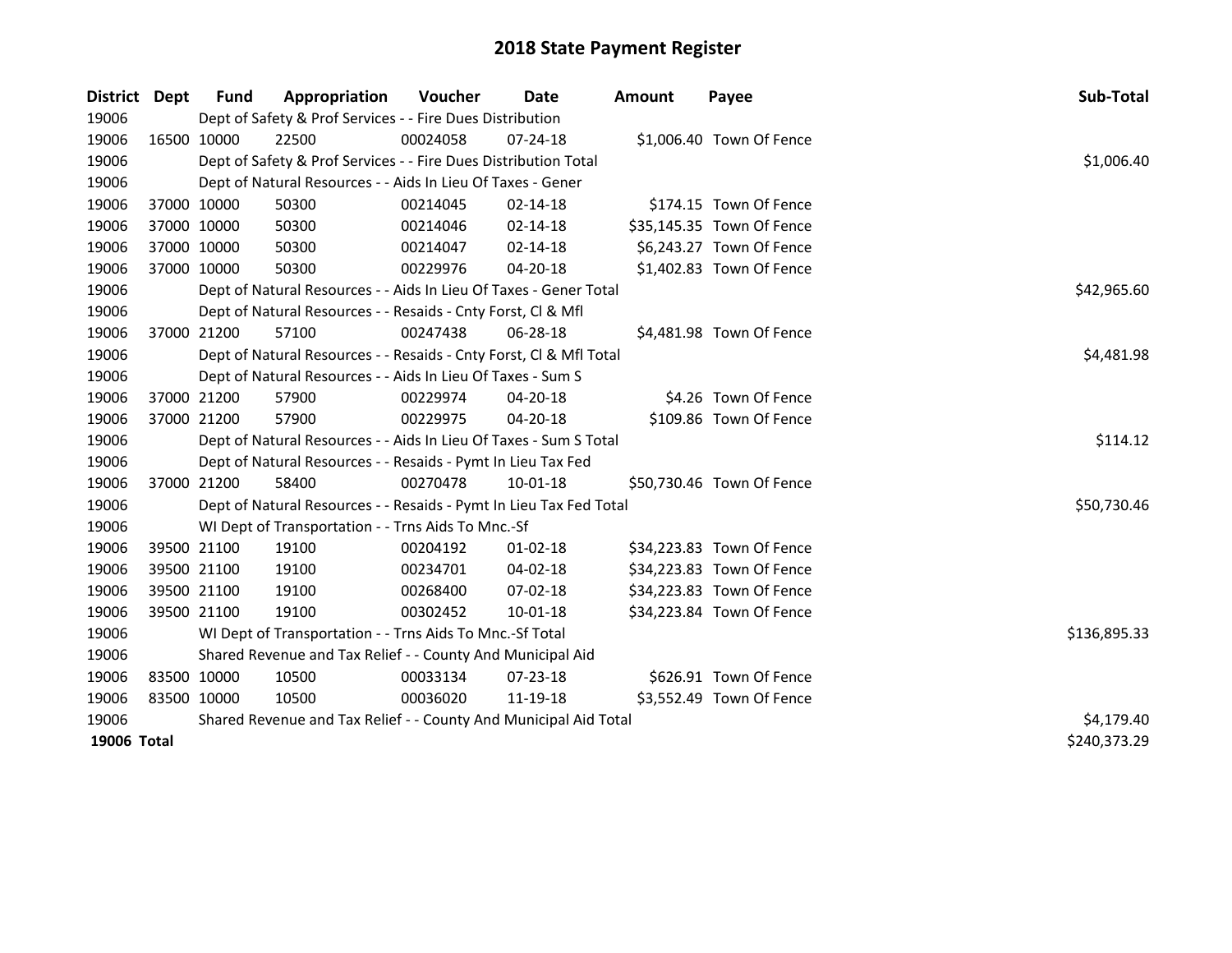| District Dept      | <b>Fund</b> | Appropriation                                                          | Voucher     | Date           | <b>Amount</b> | Payee                    | Sub-Total    |
|--------------------|-------------|------------------------------------------------------------------------|-------------|----------------|---------------|--------------------------|--------------|
| 19008              |             | Dept of Safety & Prof Services - - Fire Dues Distribution              |             |                |               |                          |              |
| 19008              | 16500 10000 | 22500                                                                  | 00024059    | $07 - 25 - 18$ |               | \$1,343.52 Town Of Fern  |              |
| 19008              |             | Dept of Safety & Prof Services - - Fire Dues Distribution Total        |             |                |               |                          | \$1,343.52   |
| 19008              |             | Dept of Natural Resources - - Aids In Lieu Of Taxes - Gener            |             |                |               |                          |              |
| 19008              | 37000 10000 | 50300                                                                  | 00211938    | 02-02-18       |               | \$2,105.08 Town Of Fern  |              |
| 19008              | 37000 10000 | 50300                                                                  | 00211939    | 02-02-18       |               | \$17,380.36 Town Of Fern |              |
| 19008              | 37000 10000 | 50300                                                                  | 00230570    | 04-20-18       |               | \$975.16 Town Of Fern    |              |
| 19008              |             | Dept of Natural Resources - - Aids In Lieu Of Taxes - Gener Total      | \$20,460.60 |                |               |                          |              |
| 19008              |             | Dept of Natural Resources - - Resaids - Cnty Forst, Cl & Mfl           |             |                |               |                          |              |
| 19008              | 37000 21200 | 57100                                                                  | 00247439    | 06-28-18       |               | \$3,203.04 Town Of Fern  |              |
| 19008              |             | Dept of Natural Resources - - Resaids - Cnty Forst, Cl & Mfl Total     |             |                |               |                          | \$3,203.04   |
| 19008              |             | Dept of Natural Resources - - Aids In Lieu Of Taxes - Sum S            |             |                |               |                          |              |
| 19008              | 37000 21200 | 57900                                                                  | 00230569    | 04-20-18       |               | \$44.55 Town Of Fern     |              |
| 19008              |             | Dept of Natural Resources - - Aids In Lieu Of Taxes - Sum S Total      |             |                |               |                          | \$44.55      |
| 19008              |             | WI Dept of Transportation - - Trns Aids To Mnc.-Sf                     |             |                |               |                          |              |
| 19008              | 39500 21100 | 19100                                                                  | 00204193    | $01 - 02 - 18$ |               | \$14,877.49 Town Of Fern |              |
| 19008              | 39500 21100 | 19100                                                                  | 00234702    | 04-02-18       |               | \$14,877.49 Town Of Fern |              |
| 19008              | 39500 21100 | 19100                                                                  | 00268401    | 07-02-18       |               | \$14,877.49 Town Of Fern |              |
| 19008              | 39500 21100 | 19100                                                                  | 00302453    | 10-01-18       |               | \$14,877.52 Town Of Fern |              |
| 19008              |             | WI Dept of Transportation - - Trns Aids To Mnc.-Sf Total               |             |                |               |                          | \$59,509.99  |
| 19008              |             | WI Dept of Transportation - - Loc Rd Imp Prg St Fd                     |             |                |               |                          |              |
| 19008              | 39500 21100 | 27800                                                                  | 00296964    | 09-17-18       |               | \$29,854.15 Town Of Fern |              |
| 19008              |             | WI Dept of Transportation - - Loc Rd Imp Prg St Fd Total               |             |                |               |                          | \$29,854.15  |
| 19008              |             | Commissioners of Public Lands - - Trust Lands And Investments --       |             |                |               |                          |              |
| 19008              | 50700 10000 | 12800                                                                  | 00001625    | $01-03-18$     |               | \$595.81 Town Of Fern    |              |
| 19008              |             | Commissioners of Public Lands - - Trust Lands And Investments -- Total |             |                |               |                          | \$595.81     |
| 19008              |             | Shared Revenue and Tax Relief - - County And Municipal Aid             |             |                |               |                          |              |
| 19008              | 83500 10000 | 10500                                                                  | 00033135    | $07 - 23 - 18$ |               | \$827.43 Town Of Fern    |              |
| 19008              | 83500 10000 | 10500                                                                  | 00036021    | 11-19-18       |               | \$4,688.76 Town Of Fern  |              |
| 19008              |             | Shared Revenue and Tax Relief - - County And Municipal Aid Total       |             |                |               |                          | \$5,516.19   |
| 19008              |             | Shared Revenue and Tax Relief - - Exempt Computer Aid                  |             |                |               |                          |              |
| 19008              | 83500 10000 | 10900                                                                  | 00030427    | $07 - 23 - 18$ |               | \$1.01 Town Of Fern      |              |
| 19008              |             | Shared Revenue and Tax Relief - - Exempt Computer Aid Total            |             |                |               |                          | \$1.01       |
| <b>19008 Total</b> |             |                                                                        |             |                |               |                          | \$120,528.86 |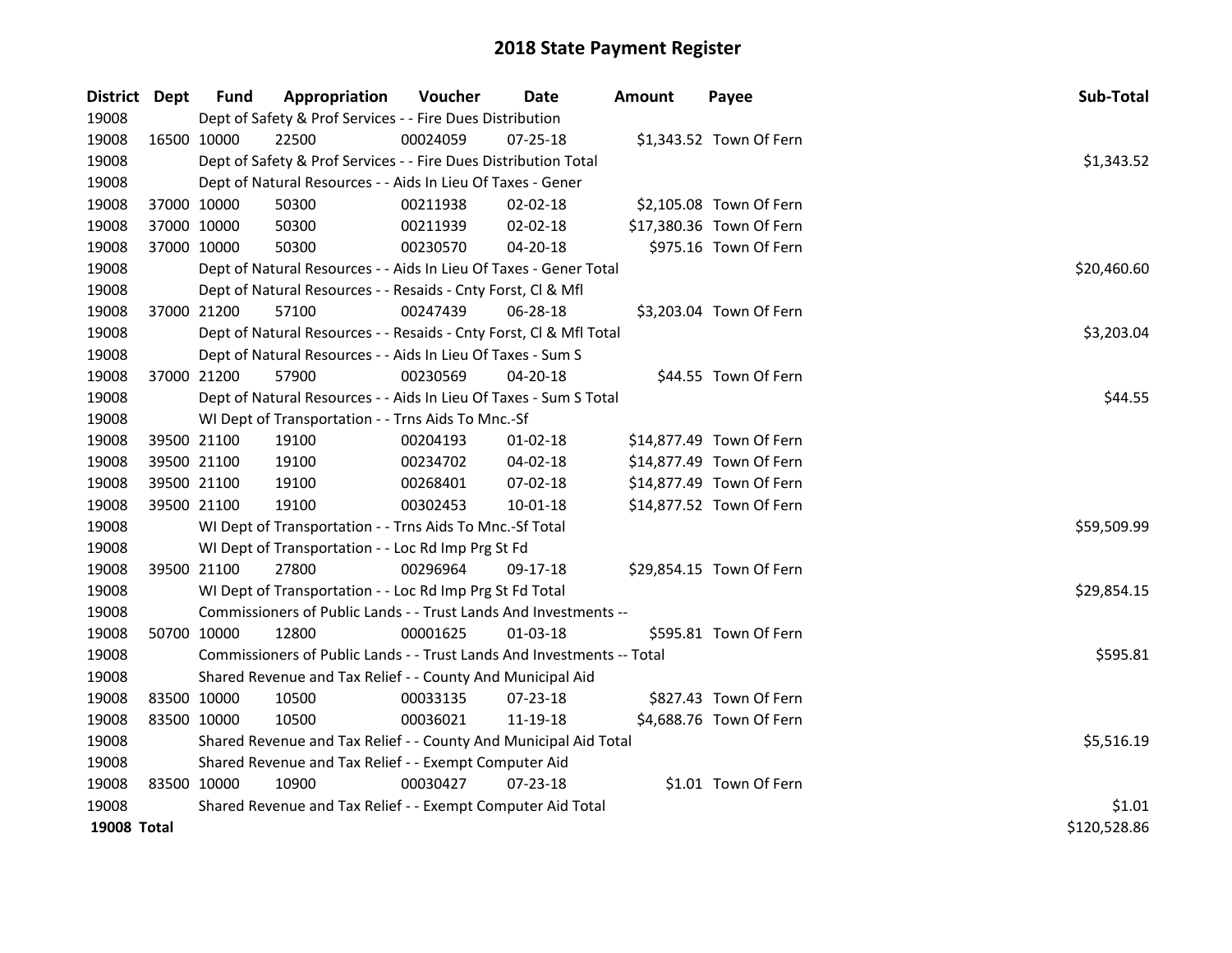| District Dept | <b>Fund</b> | Appropriation                                                      | Voucher  | Date           | Amount | Payee                         | Sub-Total    |
|---------------|-------------|--------------------------------------------------------------------|----------|----------------|--------|-------------------------------|--------------|
| 19010         |             | Dept of Safety & Prof Services - - Fire Dues Distribution          |          |                |        |                               |              |
| 19010         | 16500 10000 | 22500                                                              | 00024060 | 07-25-18       |        | \$9,408.88 Town Of Florence   |              |
| 19010         |             | Dept of Safety & Prof Services - - Fire Dues Distribution Total    |          |                |        |                               | \$9,408.88   |
| 19010         |             | Dept of Natural Resources - - Aids In Lieu Of Taxes - Gener        |          |                |        |                               |              |
| 19010         | 37000 10000 | 50300                                                              | 00211773 | 02-02-18       |        | \$3,531.55 Town Of Florence   |              |
| 19010         | 37000 10000 | 50300                                                              | 00211774 | 02-02-18       |        | \$228,882.73 Town Of Florence |              |
| 19010         | 37000 10000 | 50300                                                              | 00211775 | 02-02-18       |        | \$110,095.38 Town Of Florence |              |
| 19010         | 37000 10000 | 50300                                                              | 00211776 | 02-02-18       |        | \$4,494.74 Town Of Florence   |              |
| 19010         |             | Dept of Natural Resources - - Aids In Lieu Of Taxes - Gener Total  |          |                |        |                               | \$347,004.40 |
| 19010         |             | Dept of Natural Resources - - General Program Operations --        |          |                |        |                               |              |
| 19010         | 37000 21200 | 25400                                                              | 00240214 | 05-30-18       |        | \$150.00 Town Of Florence     |              |
| 19010         | 37000 21200 | 25400                                                              | 00240297 | 05-30-18       |        | \$540.00 Town Of Florence     |              |
| 19010         | 37000 21200 | 25400                                                              | 00241679 | 06-12-18       |        | \$562.50 Town Of Florence     |              |
| 19010         |             | Dept of Natural Resources - - General Program Operations -- Total  |          |                |        |                               | \$1,252.50   |
| 19010         |             | Dept of Natural Resources - - Resaids - Cnty Forst, Cl & Mfl       |          |                |        |                               |              |
| 19010         | 37000 21200 | 57100                                                              | 00247440 | 06-28-18       |        | \$6,770.36 Town Of Florence   |              |
| 19010         |             | Dept of Natural Resources - - Resaids - Cnty Forst, Cl & Mfl Total |          |                |        |                               | \$6,770.36   |
| 19010         |             | Dept of Natural Resources - - Aids In Lieu Of Taxes - Sum S        |          |                |        |                               |              |
| 19010         | 37000 21200 | 57900                                                              | 00229986 | 04-20-18       |        | \$2.77 Town Of Florence       |              |
| 19010         |             | Dept of Natural Resources - - Aids In Lieu Of Taxes - Sum S Total  |          |                |        |                               | \$2.77       |
| 19010         |             | Dept of Natural Resources - - Resaids - Pymt In Lieu Tax Fed       |          |                |        |                               |              |
| 19010         | 37000 21200 | 58400                                                              | 00270479 | $10 - 01 - 18$ |        | \$28,359.22 Town Of Florence  |              |
| 19010         |             | Dept of Natural Resources - - Resaids - Pymt In Lieu Tax Fed Total |          |                |        |                               | \$28,359.22  |
| 19010         |             | WI Dept of Transportation - - Trns Aids To Mnc.-Sf                 |          |                |        |                               |              |
| 19010         | 39500 21100 | 19100                                                              | 00204194 | 01-02-18       |        | \$71,454.99 Town Of Florence  |              |
| 19010         | 39500 21100 | 19100                                                              | 00234703 | 04-02-18       |        | \$71,454.99 Town Of Florence  |              |
| 19010         | 39500 21100 | 19100                                                              | 00268402 | 07-02-18       |        | \$71,454.99 Town Of Florence  |              |
| 19010         | 39500 21100 | 19100                                                              | 00302454 | $10 - 01 - 18$ |        | \$71,454.99 Town Of Florence  |              |
| 19010         |             | WI Dept of Transportation - - Trns Aids To Mnc.-Sf Total           |          |                |        |                               | \$285,819.96 |
| 19010         |             | Department of Military Affairs - - Disaster Recovery Aid           |          |                |        |                               |              |
| 19010         | 46500 10000 | 30500                                                              | 00050130 | 10-09-18       |        | \$4,284.46 Town Of Florence   |              |
| 19010         | 46500 10000 | 30500                                                              | 00050132 | 10-09-18       |        | \$150.24 Town Of Florence     |              |
| 19010         |             | Department of Military Affairs - - Disaster Recovery Aid Total     |          |                |        |                               | \$4,434.70   |
| 19010         |             | Department of Military Affairs - - Federal Aid, Local Assistance   |          |                |        |                               |              |
| 19010         | 46500 10000 | 34200                                                              | 00050130 | 10-09-18       |        | \$25,706.74 Town Of Florence  |              |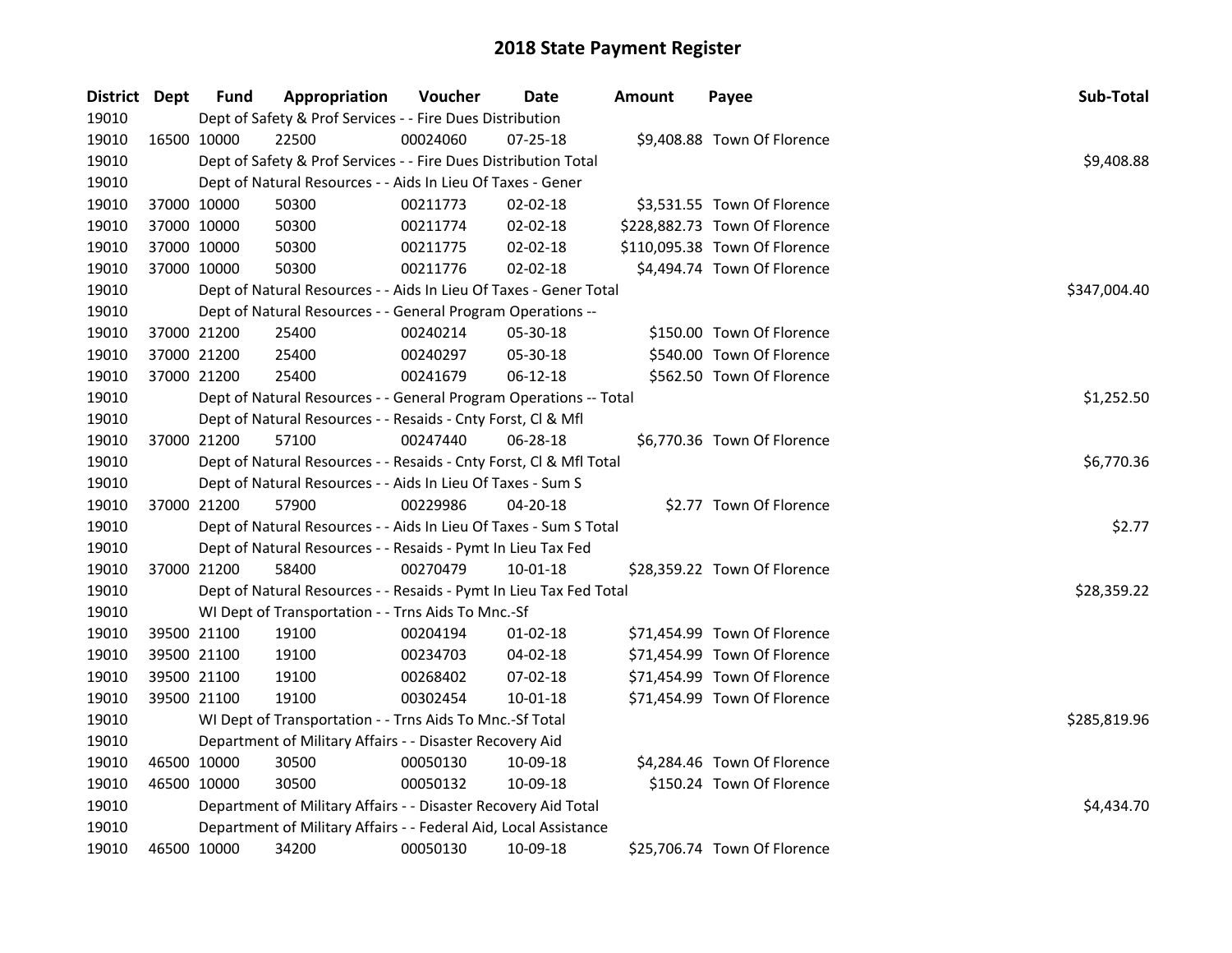| <b>District</b> | Dept        | <b>Fund</b> | Appropriation                                                          | <b>Voucher</b> | Date           | <b>Amount</b> | Payee                        | Sub-Total    |
|-----------------|-------------|-------------|------------------------------------------------------------------------|----------------|----------------|---------------|------------------------------|--------------|
| 19010           |             | 46500 10000 | 34200                                                                  | 00050132       | 10-09-18       |               | \$901.46 Town Of Florence    |              |
| 19010           |             |             | Department of Military Affairs - - Federal Aid, Local Assistance Total |                |                |               |                              | \$26,608.20  |
| 19010           |             |             | Department of Military Affairs - - Major Disaster Assist; Pif          |                |                |               |                              |              |
| 19010           |             | 46500 27200 | 36500                                                                  | 00046198       | $07-10-18$     |               | \$27,948.75 Town Of Florence |              |
| 19010           |             |             | Department of Military Affairs - - Major Disaster Assist; Pif Total    |                |                |               |                              | \$27,948.75  |
| 19010           |             |             | Department of Revenue - - Payments For Municipal Svcs                  |                |                |               |                              |              |
| 19010           |             | 56600 10000 | 50100                                                                  | 00026765       | $01 - 31 - 18$ |               | \$230.87 Town Of Florence    |              |
| 19010           |             |             | Department of Revenue - - Payments For Municipal Svcs Total            |                |                |               |                              | \$230.87     |
| 19010           |             |             | Shared Revenue and Tax Relief - - County And Municipal Aid             |                |                |               |                              |              |
| 19010           |             | 83500 10000 | 10500                                                                  | 00033136       | $07 - 23 - 18$ |               | \$7,100.85 Town Of Florence  |              |
| 19010           | 83500 10000 |             | 10500                                                                  | 00036022       | 11-19-18       |               | \$40,238.18 Town Of Florence |              |
| 19010           |             |             | Shared Revenue and Tax Relief - - County And Municipal Aid Total       |                |                |               |                              | \$47,339.03  |
| 19010           |             |             | Shared Revenue and Tax Relief - - Exempt Computer Aid                  |                |                |               |                              |              |
| 19010           |             | 83500 10000 | 10900                                                                  | 00030428       | 07-23-18       |               | \$79.15 Town Of Florence     |              |
| 19010           |             | 83500 10000 | 10900                                                                  | 00032320       | 07-23-18       |               | \$2,037.81 Town Of Florence  |              |
| 19010           |             |             | Shared Revenue and Tax Relief - - Exempt Computer Aid Total            |                |                |               |                              | \$2,116.96   |
| 19010           |             |             | Shared Revenue and Tax Relief - - Utility Aid                          |                |                |               |                              |              |
| 19010           |             | 83500 10000 | 11000                                                                  | 00033136       | $07 - 23 - 18$ |               | \$4,209.83 Town Of Florence  |              |
| 19010           |             | 83500 10000 | 11000                                                                  | 00036022       | 11-19-18       |               | \$24,024.34 Town Of Florence |              |
| 19010           |             |             | Shared Revenue and Tax Relief - - Utility Aid Total                    |                |                |               |                              | \$28,234.17  |
| 19010 Total     |             |             |                                                                        |                |                |               |                              | \$815,530.77 |
|                 |             |             |                                                                        |                |                |               |                              |              |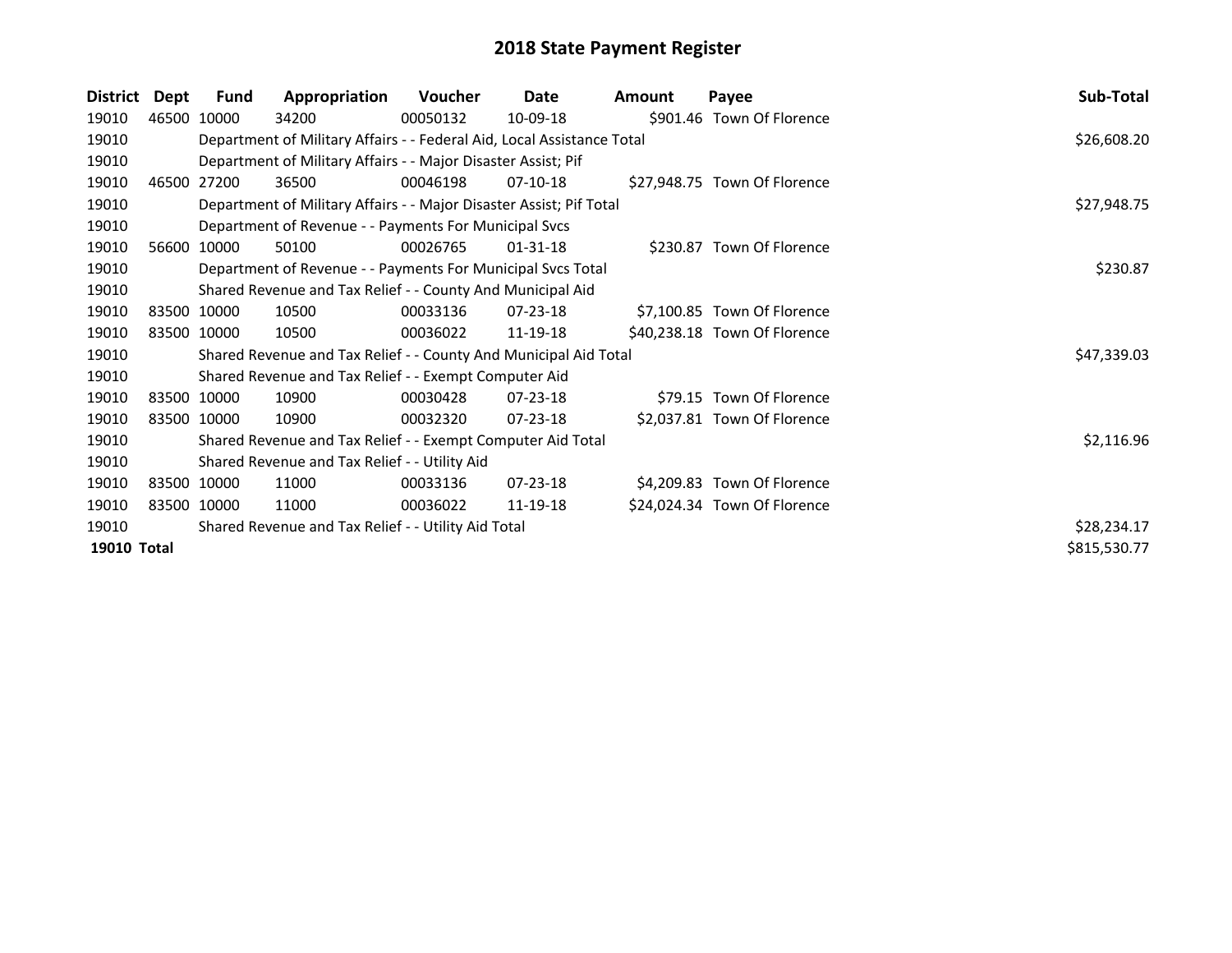| <b>District</b> | Dept | Fund        | Appropriation                                                      | Voucher  | Date           | Amount | Payee                         | Sub-Total    |
|-----------------|------|-------------|--------------------------------------------------------------------|----------|----------------|--------|-------------------------------|--------------|
| 19012           |      |             | Dept of Safety & Prof Services - - Fire Dues Distribution          |          |                |        |                               |              |
| 19012           |      | 16500 10000 | 22500                                                              | 00024061 | $07 - 25 - 18$ |        | \$1,405.95 Town Of Homestead  |              |
| 19012           |      |             | Dept of Safety & Prof Services - - Fire Dues Distribution Total    |          |                |        |                               | \$1,405.95   |
| 19012           |      |             | Dept of Natural Resources - - General Program Operations --        |          |                |        |                               |              |
| 19012           |      | 37000 21200 | 25400                                                              | 00244506 | 06-21-18       |        | \$345.00 Town Of Homestead    |              |
| 19012           |      |             | Dept of Natural Resources - - General Program Operations -- Total  |          |                |        |                               | \$345.00     |
| 19012           |      |             | Dept of Natural Resources - - Resaids - Cnty Forst, CI & Mfl       |          |                |        |                               |              |
| 19012           |      | 37000 21200 | 57100                                                              | 00247441 | $06 - 28 - 18$ |        | \$6,584.28 Town Of Homestead  |              |
| 19012           |      |             | Dept of Natural Resources - - Resaids - Cnty Forst, Cl & Mfl Total |          | \$6,584.28     |        |                               |              |
| 19012           |      |             | WI Dept of Transportation - - Trns Aids To Mnc.-Sf                 |          |                |        |                               |              |
| 19012           |      | 39500 21100 | 19100                                                              | 00204195 | $01 - 02 - 18$ |        | \$21,632.39 Town Of Homestead |              |
| 19012           |      | 39500 21100 | 19100                                                              | 00234704 | 04-02-18       |        | \$21,632.39 Town Of Homestead |              |
| 19012           |      | 39500 21100 | 19100                                                              | 00268403 | 07-02-18       |        | \$21,632.39 Town Of Homestead |              |
| 19012           |      | 39500 21100 | 19100                                                              | 00302455 | 10-01-18       |        | \$21,632.41 Town Of Homestead |              |
| 19012           |      |             | WI Dept of Transportation - - Trns Aids To Mnc.-Sf Total           |          |                |        |                               | \$86,529.58  |
| 19012           |      |             | Shared Revenue and Tax Relief - - County And Municipal Aid         |          |                |        |                               |              |
| 19012           |      | 83500 10000 | 10500                                                              | 00033137 | 07-23-18       |        | \$1,915.07 Town Of Homestead  |              |
| 19012           |      | 83500 10000 | 10500                                                              | 00036023 | 11-19-18       |        | \$10,852.07 Town Of Homestead |              |
| 19012           |      |             | Shared Revenue and Tax Relief - - County And Municipal Aid Total   |          |                |        |                               | \$12,767.14  |
| 19012 Total     |      |             |                                                                    |          |                |        |                               | \$107,631.95 |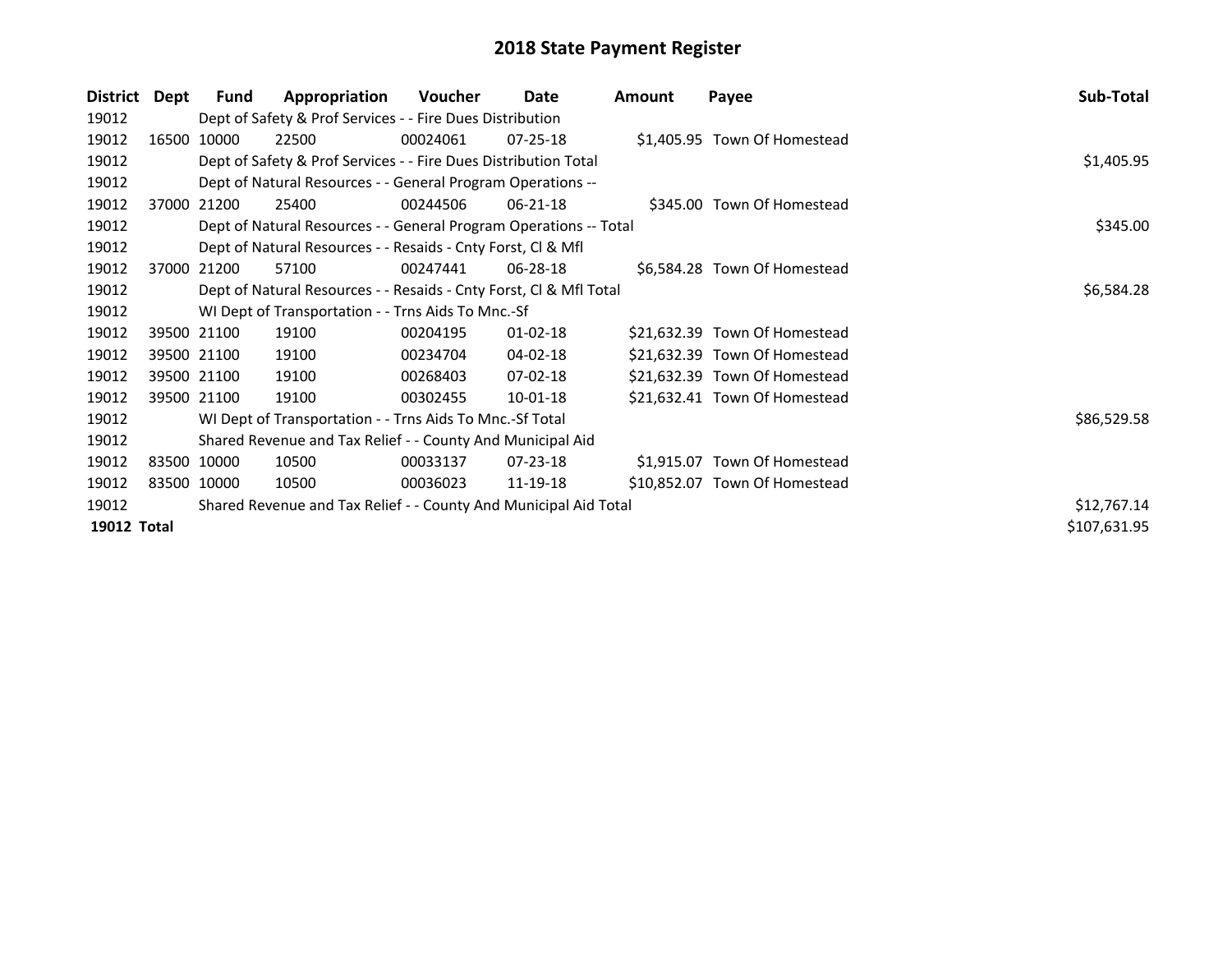| <b>District</b> | <b>Dept</b> | <b>Fund</b> | Appropriation                                                                   | Voucher            | <b>Date</b>    | <b>Amount</b> | Payee                         | Sub-Total    |
|-----------------|-------------|-------------|---------------------------------------------------------------------------------|--------------------|----------------|---------------|-------------------------------|--------------|
| 19014           |             |             | Dept of Safety & Prof Services - - Fire Dues Distribution                       |                    |                |               |                               |              |
| 19014           | 16500 10000 |             | 22500                                                                           | 00024062           | 07-25-18       |               | \$1,170.82 Town Of Long Lake  |              |
| 19014           |             |             | Dept of Safety & Prof Services - - Fire Dues Distribution Total                 |                    |                |               |                               | \$1,170.82   |
| 19014           |             |             | Dept of Natural Resources - - Aids In Lieu Of Taxes - Gener                     |                    |                |               |                               |              |
| 19014           |             | 37000 10000 | 50300                                                                           | 00221956           | 03-22-18       |               | \$1,933.51 Town Of Long Lake  |              |
| 19014           |             |             | Dept of Natural Resources - - Aids In Lieu Of Taxes - Gener Total               |                    |                |               |                               | \$1,933.51   |
| 19014           |             |             | Dept of Natural Resources - - Resaids - Cnty Forst, Cl & Mfl                    |                    |                |               |                               |              |
| 19014           | 37000 21200 |             | 57100                                                                           | 00247442           | 06-28-18       |               | \$209.77 Town Of Long Lake    |              |
| 19014           |             |             | Dept of Natural Resources - - Resaids - Cnty Forst, Cl & Mfl Total              |                    |                |               |                               | \$209.77     |
| 19014           |             |             | Dept of Natural Resources - - Resaids - Pymt In Lieu Tax Fed                    |                    |                |               |                               |              |
| 19014           | 37000 21200 |             | 58400                                                                           | 00270480           | 10-01-18       |               | \$42,103.59 Town Of Long Lake |              |
| 19014           |             |             | Dept of Natural Resources - - Resaids - Pymt In Lieu Tax Fed Total              | \$42,103.59        |                |               |                               |              |
| 19014           |             |             | WI Dept of Transportation - - Trns Aids To Mnc.-Sf                              |                    |                |               |                               |              |
| 19014           |             | 39500 21100 | 19100                                                                           | 00204196           | $01 - 02 - 18$ |               | \$11,562.26 Town Of Long Lake |              |
| 19014           |             | 39500 21100 | 19100                                                                           | 00234705           | $04 - 02 - 18$ |               | \$11,562.26 Town Of Long Lake |              |
| 19014           |             | 39500 21100 | 19100                                                                           | 00268404           | $07 - 02 - 18$ |               | \$11,562.26 Town Of Long Lake |              |
| 19014           | 39500 21100 |             | 19100                                                                           | 00302456           | 10-01-18       |               | \$11,562.29 Town Of Long Lake |              |
| 19014           |             |             | WI Dept of Transportation - - Trns Aids To Mnc.-Sf Total                        |                    |                |               |                               | \$46,249.07  |
| 19014           |             |             | Department of Health Services - - Prepaid Medical Transport Reimbursement       |                    |                |               |                               |              |
| 19014           | 43500 10000 |             | 16300                                                                           | AMBULANCE 11-08-18 |                |               | \$2,000.00 Town Of Long Lake  |              |
| 19014           |             |             | Department of Health Services - - Prepaid Medical Transport Reimbursement Total |                    |                |               |                               | \$2,000.00   |
| 19014           |             |             | Shared Revenue and Tax Relief - - County And Municipal Aid                      |                    |                |               |                               |              |
| 19014           | 83500 10000 |             | 10500                                                                           | 00033138           | $07 - 23 - 18$ |               | \$1,387.65 Town Of Long Lake  |              |
| 19014           | 83500 10000 |             | 10500                                                                           | 00036024           | 11-19-18       |               | \$5,876.86 Town Of Long Lake  |              |
| 19014           |             |             | Shared Revenue and Tax Relief - - County And Municipal Aid Total                |                    |                |               |                               | \$7,264.51   |
| 19014           |             |             | Shared Revenue and Tax Relief - - Exempt Computer Aid                           |                    |                |               |                               |              |
| 19014           | 83500 10000 |             | 10900                                                                           | 00030429           | $07 - 23 - 18$ |               | \$2.03 Town Of Long Lake      |              |
| 19014           |             |             | Shared Revenue and Tax Relief - - Exempt Computer Aid Total                     |                    |                |               |                               | \$2.03       |
| 19014 Total     |             |             |                                                                                 |                    |                |               |                               | \$100,933.30 |